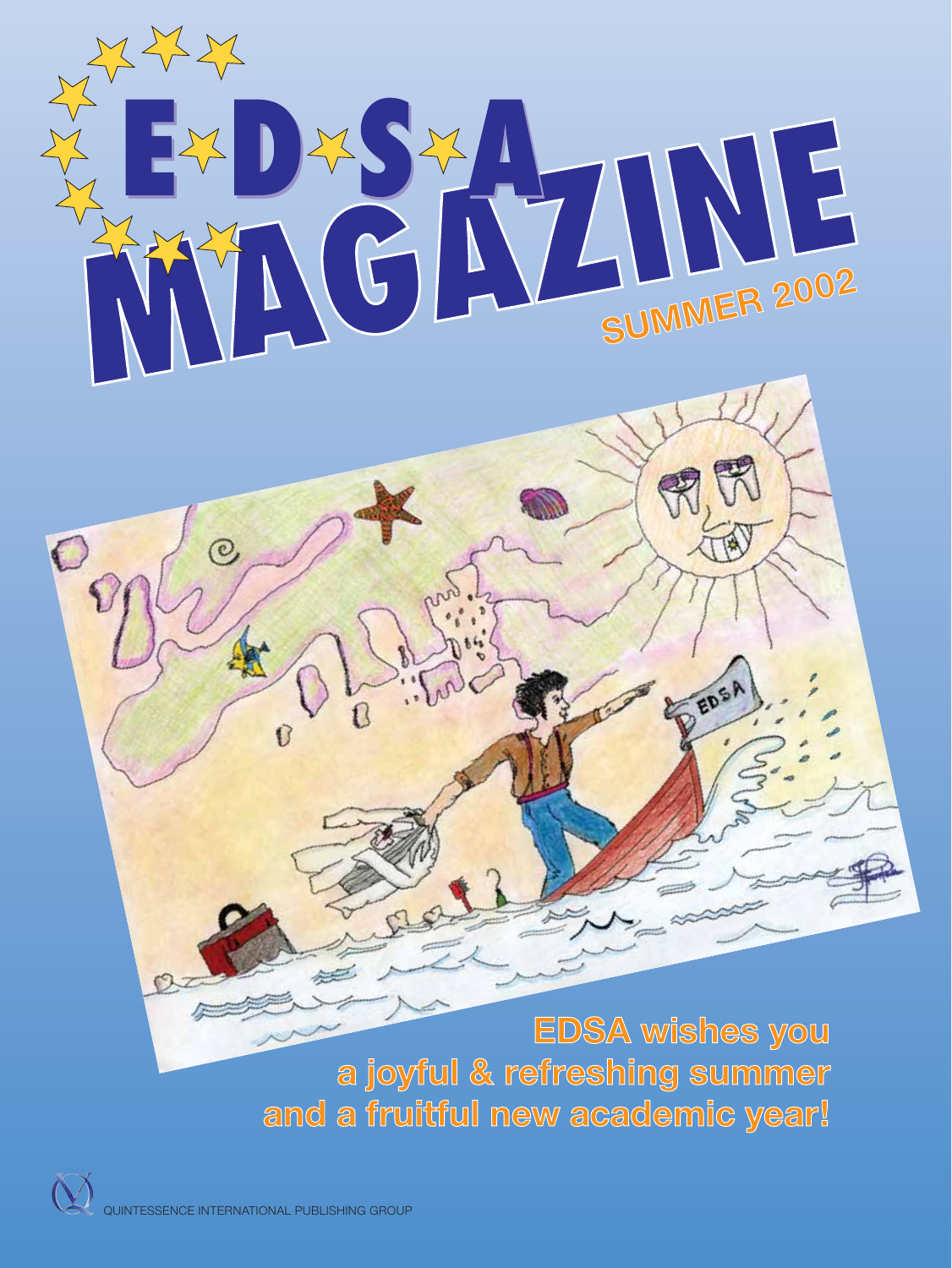# **LET'S OPEN UP NEW HORIZONS, LET'S BLAZE A TRAIL, LET'S OPEN OUR WINGS TO FLY…**

Dear EDSA Friends and Fellow Colleagues,

Welcome to the new issue of the EDSA magazine! I hope that you had a wonderful, relaxing and unforgettable summer and that now you are full of energy for the new academic year!

My name is Maria Protopapadaki and I am a 4<sup>th</sup> year student in the Dental faculty of Athens, Hellas. I am the new EDSA editor and promise to make this means of communication even more interesting and attractive. Therefore, I would like to ask you all to contribute to this effort by sending your articles and sharing your thoughts, opinions, news and experiences.

One of the most important events during 2002 was the XXIX EDSA meeting which was held in Athens from the 20<sup>th</sup> to the 24<sup>th</sup> of February. We evaluated the steady progress of EDSA and reinforced our ambitions for information and dental students' actual involvement in education and dental life.

Coupled with that, we were more than glad to guide our European colleagues through the historical sights of Athens and encourage them to taste the nightlife and the more traditional aspects of Hellas. After the meeting, an excursion took place in Kalavryta, a mountainous region in the Peloponnese. The delegates had the chance to relax in the Hellenic surroundings, get closer to each other and sense the feeling of being a family; the EDSA family…

In April, an additional meeting took place in Ljubljana, Slovenia, in order to discuss some crucial subjects that had come up and as well as to coordinate our work for the coming months. We also had the chance to meet Professor Scaleric, who gave us a very warm welcome. Our Slovenian colleagues offered us hospitality and showed us around to the picturesque city of Ljubljana.

The XXX EDSA meeting is taking place in Ljubljana,

in September 2002, along with the XXVIII Annual Meeting of the ADEE. A large number of participants are awaited and we hope to see you all there to savor the EDSA spirit!

Moreover, please take a look at our renewed website (http://edsa.globaldent.com), which we hope will provide you with some useful and versatile information, and give you the opportunity to subscribe to the EDSA e-group, if you haven't already done so! In this way, you will be able to actively take part in EDSA discussions and be aware of EDSA announcements.

Finally, I wish you a profitable, prosperous and, mainly, pleasant "travel" through the pages of this EDSA magazine! I leave you to enjoy it in the hope that it will trigger off your desire to become actively involved in the diverse activities of such a promising and successful association…

Best regards…

Maria Protopapadaki EDSA editor Athens, HELLAS

Meurofoum



Special thanks to Ioana Protopapadaki for sketching the cover page.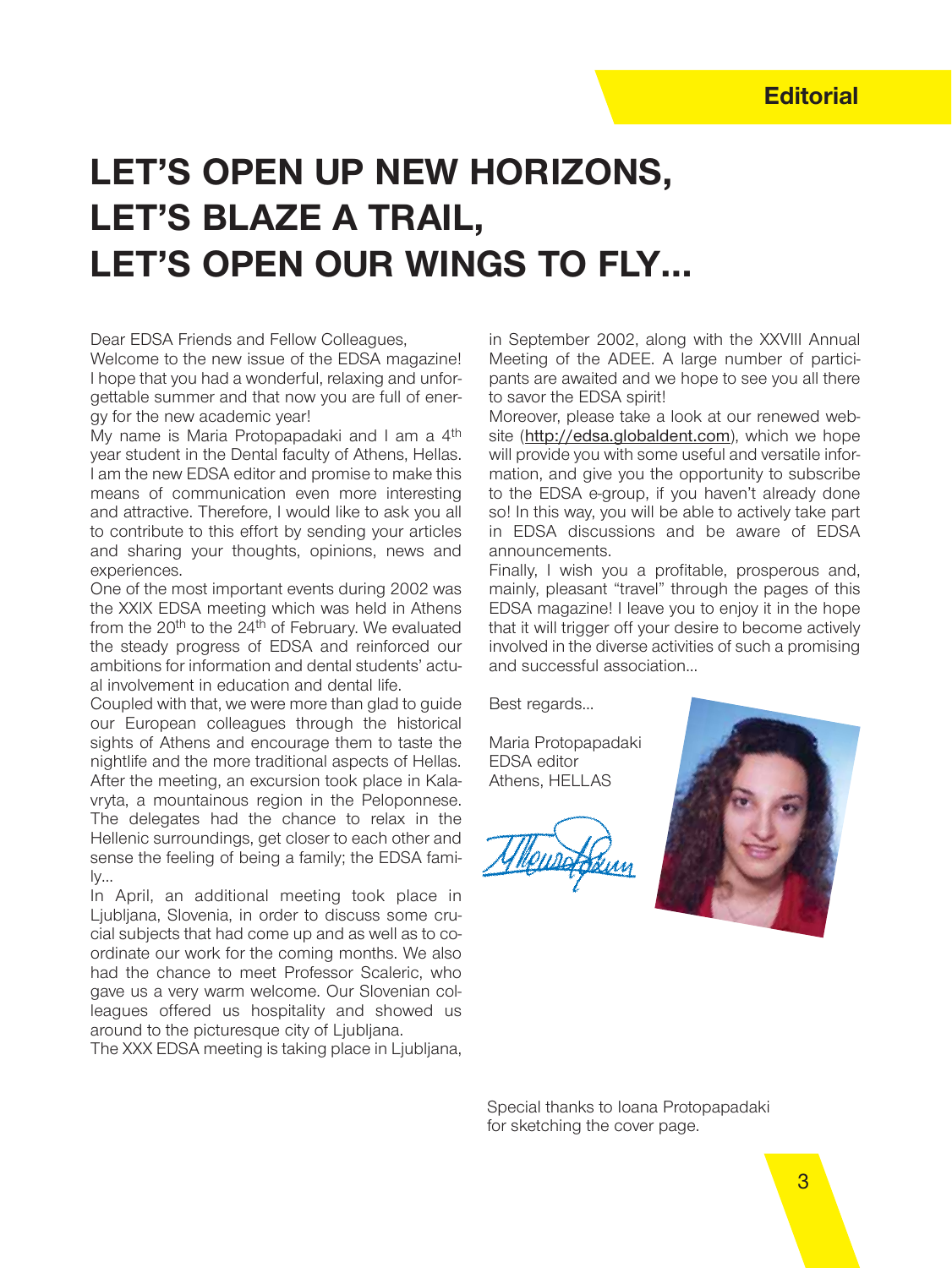## **Contents**

| Editorial: Let's open up new horizons                                                           | 3        | <b>EDSA Presenta</b>                                        |
|-------------------------------------------------------------------------------------------------|----------|-------------------------------------------------------------|
| <b>EDSA Review:</b> The circle of EDSA's life                                                   | 5        | Hello from Banja<br>Hello from Cypri                        |
| <b>EDSA Activities</b><br>Acquaintance with EDSA<br>29th EDSA meeting Athens, Hellas            | 6<br>8   | Santiago de Cor<br>Dentistry in Turk                        |
| Forthcoming meeting: Useful tips<br>E-library: A new opportunity for student research 12        | 10       | <b>Exchange Prog</b><br>Exchange progra<br>Have I discovere |
| <b>EDSA Collaborations</b><br>A flourishing co-operation<br>AISO and EDSA: A future partnership | 14<br>15 | Dentistry caught<br>Events in my co<br>Spanish archited     |
| <b>Opinion:</b> Trends and prospects<br>of dental education                                     | 16       | Iter Dentis 2002<br>9th Students' sc<br>Facultry of Ather   |
| Dental History: Dentistry in the era of the<br>renaissance                                      | 18       | <b>EDSA Research</b>                                        |

#### **Example:**

| Hello from Banjaluka                                                          | 20  |
|-------------------------------------------------------------------------------|-----|
| Hello from Cyprus!                                                            | 20  |
| Santiago de Compostela                                                        | 20  |
| Dentistry in Turkey                                                           | 21  |
| <b>Exchange Programs</b><br>Exchange programme - A new initiative for EDSA 22 |     |
| Have I discovered the unknown?                                                | 24  |
| Dentistry caught between Europe and Middle East 25                            |     |
| Events in my country                                                          |     |
| Spanish architecture through "dental eyes"                                    | 26  |
| Iter Dentis 2002, Cluj-Napoca                                                 | 28  |
| 9th Students' scientific congress of the Dental                               |     |
| Facultry of Athens                                                            | 29  |
| <b>EDSA Researches:</b> Research and evaluation                               | '30 |

EDSA MAGAZINE, Journal of the E.C. Dental Students Committee; Publisher: H. W. Haase; Editors: see "EDSA Committee" below. Editorial Office: Quintessenz Verlags-GmbH, Ifenpfad 2-4, D-12107 Berlin, phone: +4930 761 80-5, fax: +4930 761 80-680

Managing Editor: C. Klose; Production Manager: T. Pricker; Subscription Manager: A. Köthe; Advertising Sales Manager: S. Kwiatkowski Copyright © 2002 by Quintessenz Verlags-GmbH. All rights reserved. No parts of this journal may be reproduced without permission from the publisher. The publisher assumes no responsibilty for unsolicited manuscripts. Articles are accepted with the understanding that they have not been published previously and that they are submitted solely to EDSA Magazine.



## **EDSA Committee**

#### **EDSA President**

Vasia Karathanasi 87-91 Faidriadon 113 64, Ano Kipseli Athens, HELLAS phone: +3010 86 50 294 mobile: +309 77 87 36 98 e-mail: vasia1996@yahoo.com

**EDSA Vice President**

Mark Flynn Trinity College Dublin Dental Hospital Lincoln Place Dublin 2, IRELAND mobile: +353 86 377 65 06 e-mail: maflynn@dental.tcd.ie

#### **EDSA General Secretaries** David Suitor

Trinity College Dublin Dental Hospital Lincoln Place Dublin 2, IRELAND mobile: +353 87 2998429 e-mail: maflynn@dental.tcd.ie



Kimon Divaris 40 Dimitriou Ralli St. 151 24 Maroussi Athens, HELLAS phone: +30-10-8061323 mobile: +30 94 575 6381 e-mail: kimond@otenet.gr

#### **EDSA Treasurer**

Magazine Co-editor Johnny Käldström Pedagoggrand 11K- 202 S-90730-Umeå, SWEDEN phone: +46 90 193037 mobile: +46 70 5864214 e-mail: johnny\_kaldstrom@hotmail.com

**New EDSA Headquarters** Swedish Dental Association Lotten Bergström, EDSA Box 1217 S-111 82 Stockholm, SWEDEN

**EDSA Magazine Editor** Maria Protopapadaki 7 Pousoulidou St. 163 46 Ilioupoli Athens, HELLAS





3400 Cluj-Napoca, ROMANIA phone: +4064 17 23 05 gsm: +4094 11 61 30 e-mail: mariusbud@go.ro

mobile: +309 77 028 088 e-mail: protomaria@hotmail.com protopap@hotmail.com

phone: +3010 99 39 768, +3010 99 39 069

Ioanna Chifor Str. Brates nr. 5 bl. I3, sc. VII, ap.66 3400 Cluj-Napoca, ROMANIA fax: +4064432542 e-mail: ioannachifor@hotmail.com

**EDSA EDG Co-ordinator** Marius Bud

**EDSA e-library Co-ordinators** Marius Bud Mark Flynn







4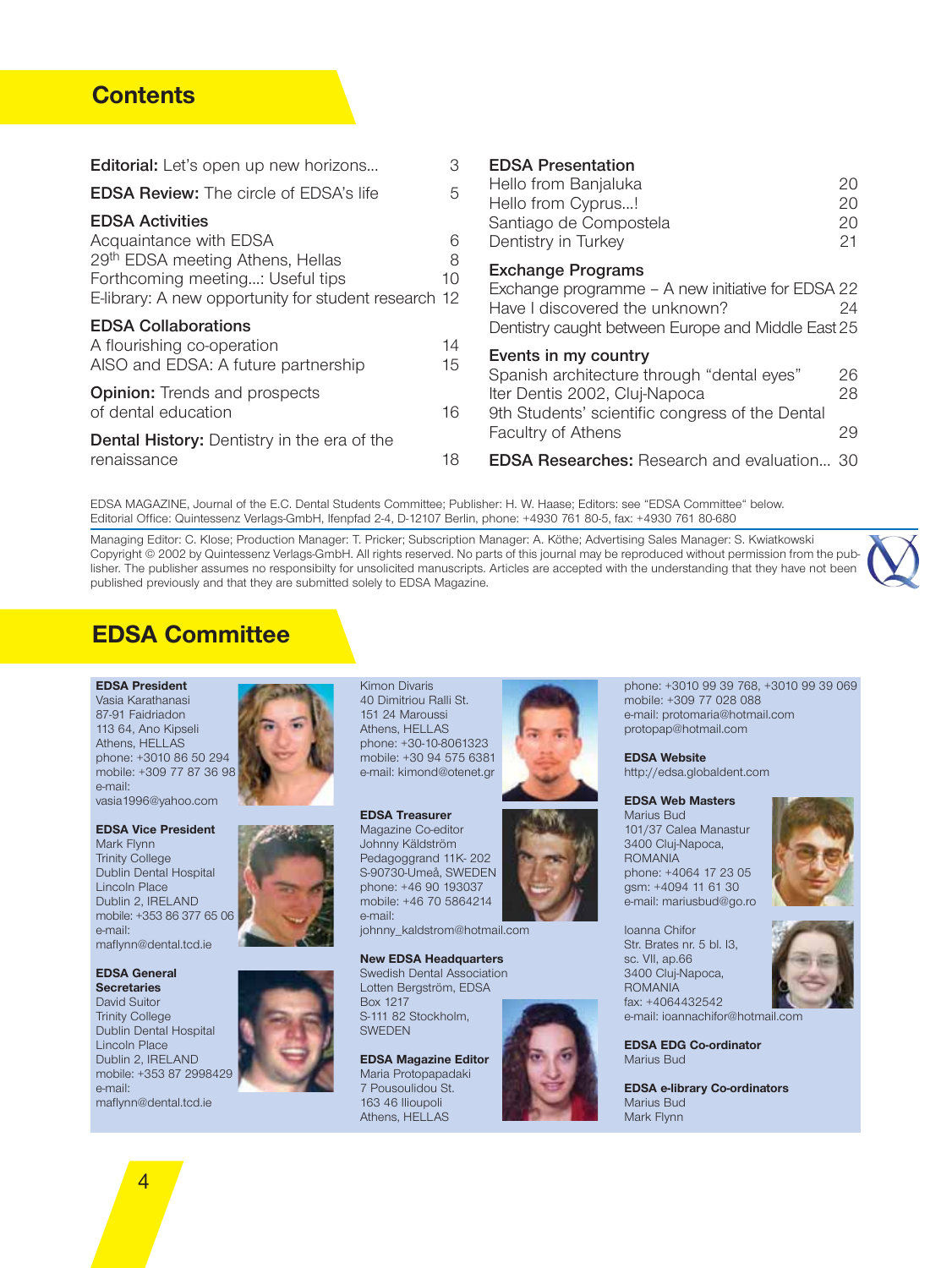# **THE CIRCLE OF EDSA's LIFE**

Dear European Friends & Colleagues,

During the last 3 years that I have been the editor of the EDSA magazine, I have greatly enjoyed reading your articles. Through your articles, I managed to "visit" several Dental faculties of Europe, to appreciate the scientific and research work being done by you, and to learn about your ideas, proposals and worries concerning the dental profession, just as it is being reformed within the European region.

Together, we shared fantastic memories from congresses, EDSA meetings and several other dental events that were held all over Europe on a frequent basis. We exchanged our scientific points of view as well as our cultural elements, and all that always led to the unique feeling that we are "one", a solid powerful unit, which by taking its strength from its heterogeneous nature can perform a leading role in the European dental community of the new century.

This belief of mine has been based on my 5-year experience whilst belonging to the EDSA. During these many years, I have met a lot of people, made several real friends and my life has been greatly enriched both by those who I got along with as well as by those whose character was, maybe, not quite that "compatible" with mine. In EDSA all the basic social rules apply, but the main issue here is that those "unwritten rules" clearly characterize a well-structured and highly civilized organization, the "EDSA society". This is the element that makes EDSA so unique and positively distinguished.

Thus, just like any other living society or living organism, the EDSA has its own circle of life. "Old" faces give way to new and to those who have the zest to fight for the dental students' rights and needs. This is the only way for any successful association, just like the EDSA, to preserve its fresh and dynamic character.

With great pleasure I present you the new magazine editor, Ms Maria Protopapadaki from Hellas, and the new magazine co-editor, Mr Johnny Käldstrom, from Sweden. Both of them are hard working, reliable and willing to give their best to the EDSA, that means to you all!

As far as the "oldies" are concerned, it's time for them to move on to their dental careers, keeping in mind all the memories and the ideals they adopted during their active involvement in EDSA. You see, no matter how much you love your family, there comes a time when you should leave it and fly with your own wings. When the family is a healthy and balanced one, then one has nothing to be afraid of and can face the future with optimism. This is precisely how my "EDSA family" brought me up…

GOOD LUCK & ALL THE BEST!

Dr Vasiliki Karathanasi, DDS EDSA president, Athens, HELLAS

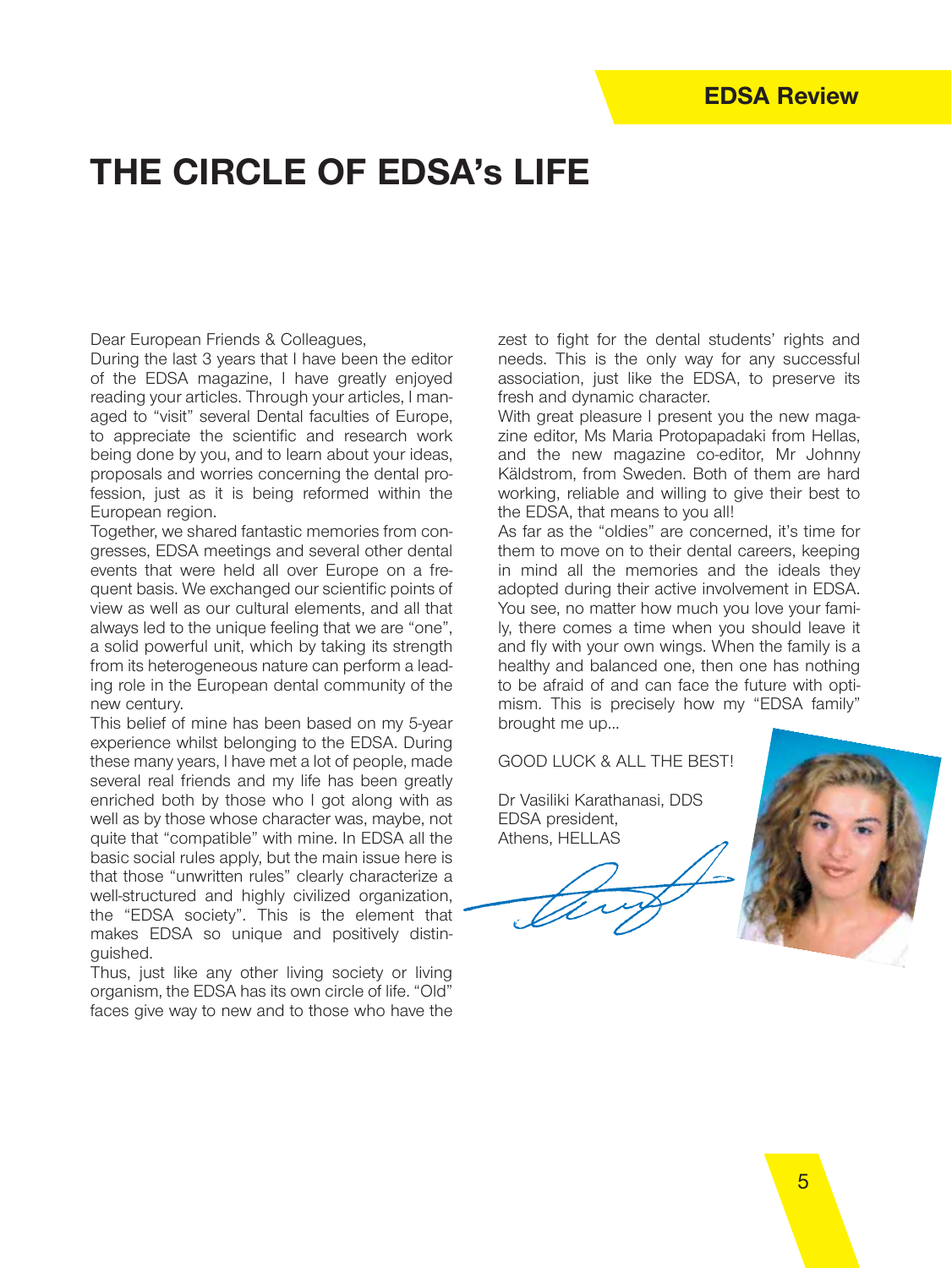# **ACQUAINTANCE WITH EDSA**

#### Dear EDSA Friends!

My name is Johnny Käldström. I am a 25 year old, 5<sup>th</sup> year dental student at the Dental faculty of Umeå, Sweden. I am the new EDSA treasurer, as well as the new co-editor of the EDSA magazine. EDSA Goals are to:

- Inform students about the E.C. organisation and politics in relation to dentistry;
- Promote, inquire and describe the standardiszation of dental curricula within Europe;
- Promote exchange programmes and encourage students to take part in these programmes;
- Encourage national dental students' associations to co-operate on a national level;
- Create possibilities to encourage students to meet each other on an individual level.

In order to achieve these goals, EDSA is constantly on the move. Twice a year, all the delegates of the European Dental Students Association come together to brainstorm for new projects and keep improving on existing ones. Furthermore, we discuss dental politics, social and domestic affairs. Representatives of the national members (full, affiliate and prospective) attend these general assemblies.

It would take too long to name all the activities and projects of EDSA. Therefore, we would like to summarise the most important ones, so as to give you an impression of what the committee does to achieve its goals.

• EDSA magazine:

Editorial staff take care of the production of the magazine which is distributed to each dental student in Europe free of charge.

• Congress for European Dental Students:

This congress takes place every second year. Students from around Europe can attend the lectures, exchange ideas and socialize.

• EDSA website:

Here you can get useful information at http://edsa.globaldent.com. Additionally, you can subscribe to the EDSA e-group

(edsafriends@yahoogroups.com).

• Participation in the DentEd Thematic Network Project: The project's purpose is to converge towards higher standards of dental education within Europe.

• European Dental Guide (EDG): Contains information about addresses and curriculum of the European Dental faculties, further helps in the



*EDSA delegation at the IADS Mid-Year Meeting in Prague From left to right: Jure Poglajen (Slovenia), Kristin Nielsen (Norway), Maria Protopapadaki (Hellas), Mark Flynn (Ireland) and 2 IADS delegates.*

comparison and the convergence of dental studies around Europe and promotes exchanges.

#### • E-library:

Through internet you can be provided with projects carried out by students. And, if you wish, you can have yours published as well!

- Anti-tobacco campaign, other surveys and joint-workshops.
- External relations:

The EDSA has relations with a lot of associations, such as IADS (International Association of Dental Students), ADEE (Association for Dental Education in Europe), EPSA and EMSA (European Pharmaceutical and Medical Students Association), Comité de liaison (gathering of the national associations of the dental profession of the European Community), FDI-EURO (Fédération Dentaire International – European Region).

The enormous steps, which the EDSA has achieved, have only been possible due to the invaluable and enthusiastic efforts of the EDSA participants and the financial support of companies, organisations, Dental schools and official committees within Europe. The continuing work of the EDSA needs, however, constant support of all of you. It is therefore of utmost importance that every country-member pays the annual membership fee in order to enable the continued running of the activities. Support does, however, not mean money alone. Ideas, commitment, encouragement and participation are indeed all highly and always welcome.

Best regards, Johnny Käldström EDSA treasurer & co-editor Umeå, SWEDEN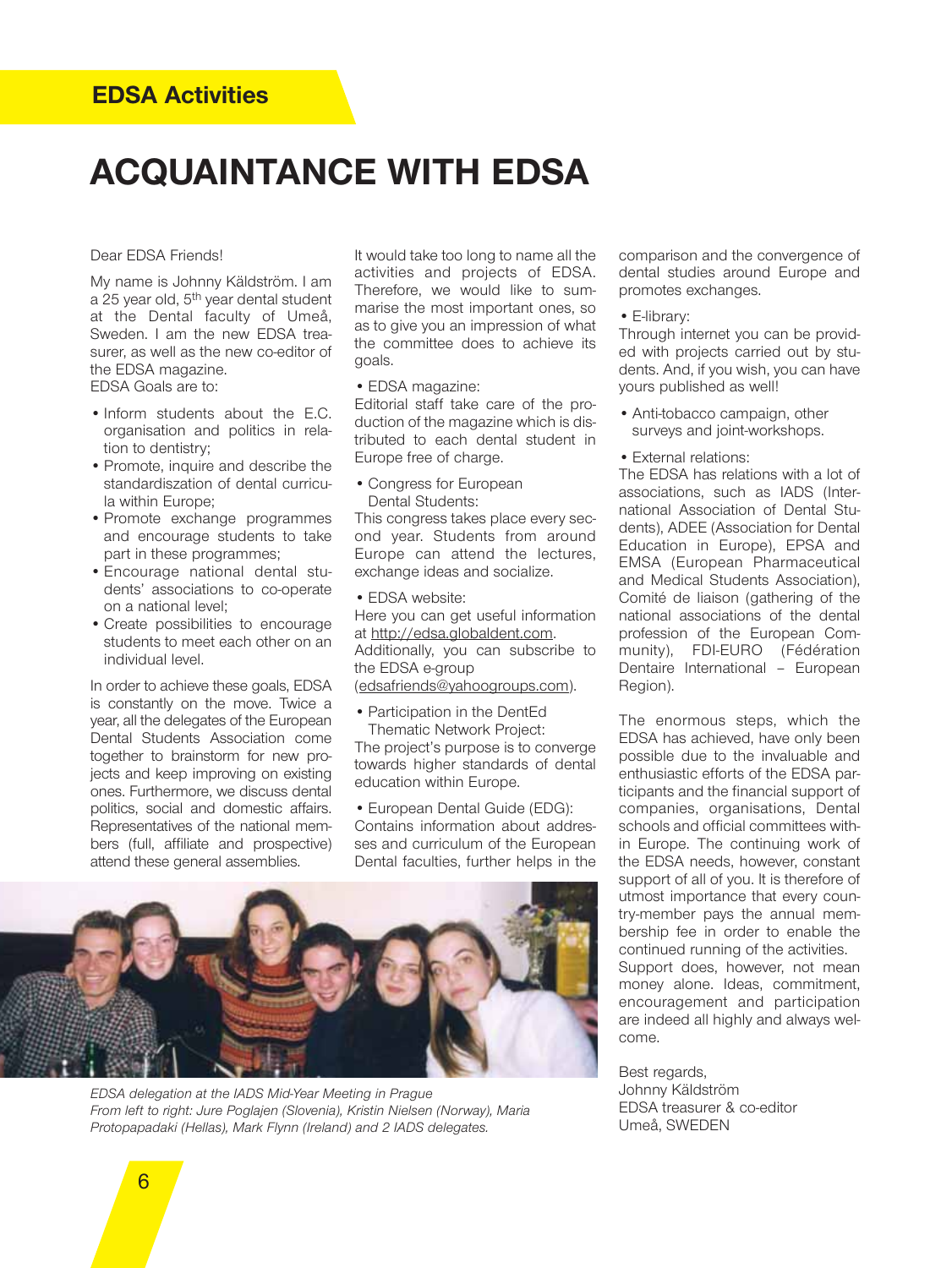# **29th EDSA MEETING ATHENS, HELLAS February 20th to 24th, 2002**

One of the most important events of the EDSA in 2002 was the 29th meeting which took place in the 3.500-year-old city of Athens, Hellas.

The meeting was flawlessly organized by the EDSA president, Vasia Karathanasi, and the other Hellenic delegates, Maria Protopapadaki and Kimon Divaris. EDSA delegates from many other countries – Ireland, Sweden, Norway, Romania, Spain, Slovenia, Serbia & Montenegro (previously known as Yugoslavia), Turkey, Poland and Bosnia & Herzegovina – were fortunate enough to learn more about Athens, the city, where the past meets the present and the East meets the West.



*The EDSA delegates after the meeting at the Dental Faculty of Athens*

We had a very fruitful meeting, at which a variety of issues were discussed and crucial decisions were made. All of the delegates took active part in the discussions and seemed to be very willing to work hard for the interests of dental students all over Europe.

The delegates had the chance to visit the clinics and the laboratories of the faculty of dentistry of Athens and talk to the professors, assistants and fellow students about many aspects of dental education in Hellas.

The actual meetings were held at different loca-



*The laboratory with the phantoms*

tions. The 29th meeting was opened in the Room of the General Assembly at the faculty. We then proceeded to the Central University (where the final meeting took place as well). The next day, a visit to the Old University was planned. This building was the first home of the University of Athens, which was turned into a museum later on. We saw a rich collection of old medical and dental instruments and books and the apparatus for chemistry, physics and pharmacology. Some of us even tried starting the old dental chair mechanism, but it turned out to be very difficult to operate. After visiting the museum, we held another meeting at the old university.

In between meetings we managed to do a bit of sightseeing. We took a journey back into the past by visiting the famous Acropolis. We also saw Herodion – the ancient Theatre –, the Parliament – where we watched the changing of the National Guard (evzones) in front of the tomb of the unknown soldier, then the Mitropoli (central church for the whole of Hellas) and many other old Christian churches. We walked a lot through the picturesque areas of Athens, like Monastiraki, Plaka, Kolonaki, etc. What one realizes after visiting Athens is that the whole city is a museum in which you can find lots and lots of fascinating exhibits. Each building, each stone, each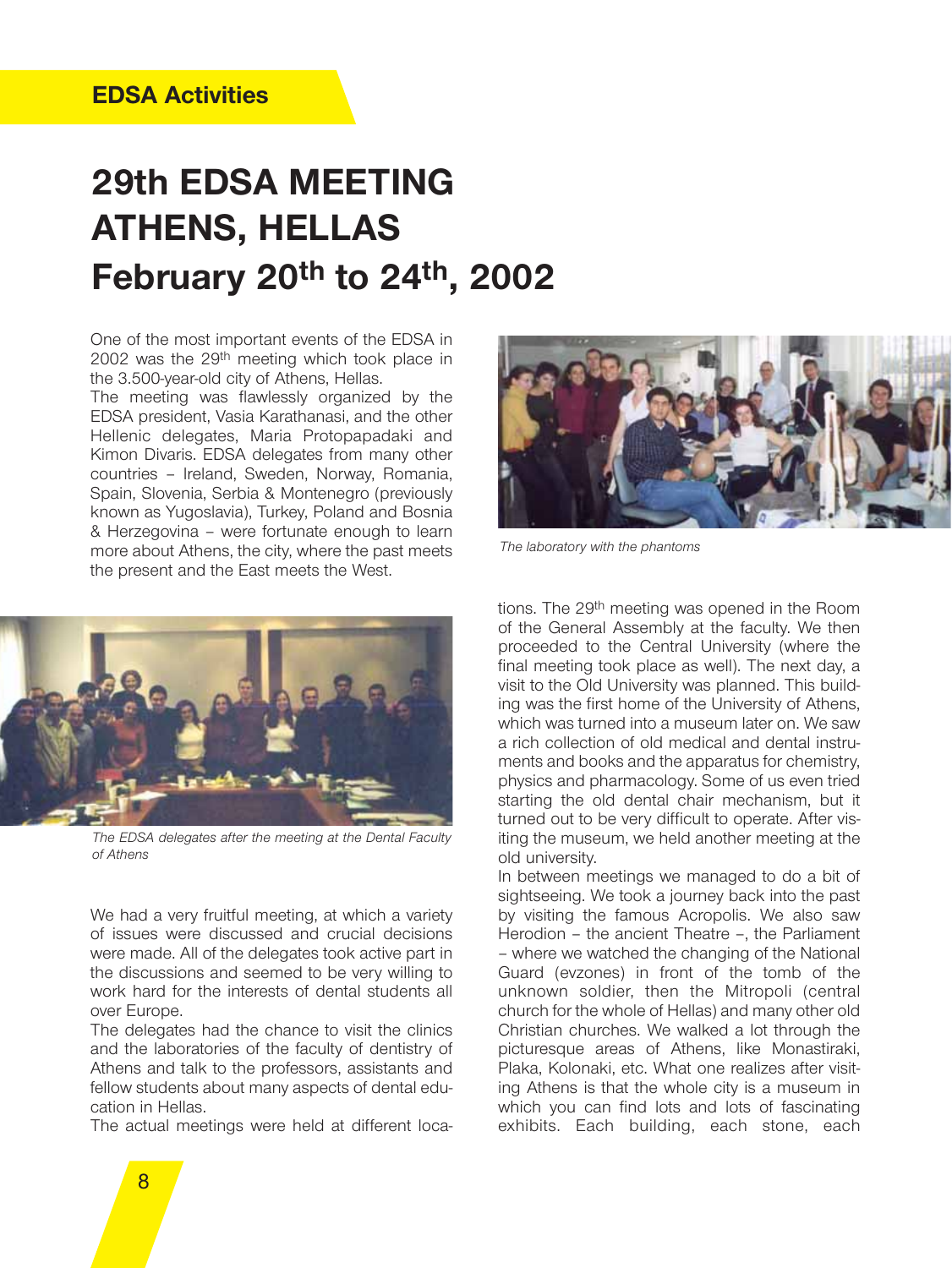## **EDSA Activities**

destroyed or remaining wall has its own amazing story to tell. We had the chance to experience the Hellenic nights out as well. We visited authentic Hellenic taverns in Plaka, where tasty Hellenic food and special Hellenic Wine, Retsina and Ouzo, were served and where everyone danced to the sounds of traditional Hellenic music. This was quite an experience for those who never had the chance to visit Hellas before. After one of the dinners in Hellenic taverns, our hosts gave us a present – an atlas of stomatology named "Oral Lesions In The Oncology Patients", written by Prof. Dr Ourania Nicolatou-Galatis. Besides the "Hellenic nights", we also visited clubs which were very similar to clubs in other European countries, though some of them had a slight Hellenic influence regarding the music, and this made them very interesting, especially for foreigners.

Speaking of music, during an hour-long ride on the coach, we started something that we hope will become the EDSA tradition – EDSAvision. A few of us on the bus asked Mark and David (delegates from Ireland) to sing a few Irish songs, and after that other delegates spontaneously started singing songs from their own countries. In the end everyone voted, and the winner of the first unofficial EDSAvision was Taha from Turkey (most of the EDSA delegates were obviously bewitched by the sounds of oriental music originally sung by Tarkan – a well-known music star in Turkey). Our colleagues from Slovenia have announced that the first official EDSAvision competition will take place during the 30<sup>th</sup> EDSA meeting in Ljubljana, Slovenia.

Unfortunately, time passed rather quickly and before I knew it, I was on the plane back to Belgrade, feeling a bit tired, but satisfied, and trying to gather my impressions about the EDSA and Athens. This was the first EDSA meeting I have attended, and the first time that I actually met the people from the EDSA with whom I had exchanged numerous e-mails before. I was very lucky to get the opportunity to meet the EDSA family and become a part of it. I thank you all very much!

Well, my dear colleagues, I tried to picture the meeting and the city of Athens to those of you who were not able to attend it, but I simply can't express everything through words and in such limited space. Hopefully, the pictures which accompany this text will help a bit.



*The EDSA delegates in front of the Parliament and the Tomb of the Unknown Soldier*



*The EDSA delegates in Acropolis, in front of the Kariatides*

Hope to see you all soon in Ljubljana!

Neda Stefanovic EDSA delegate Faculty of Stomatology University of Belgrade SERBIA & MONTENEGRO

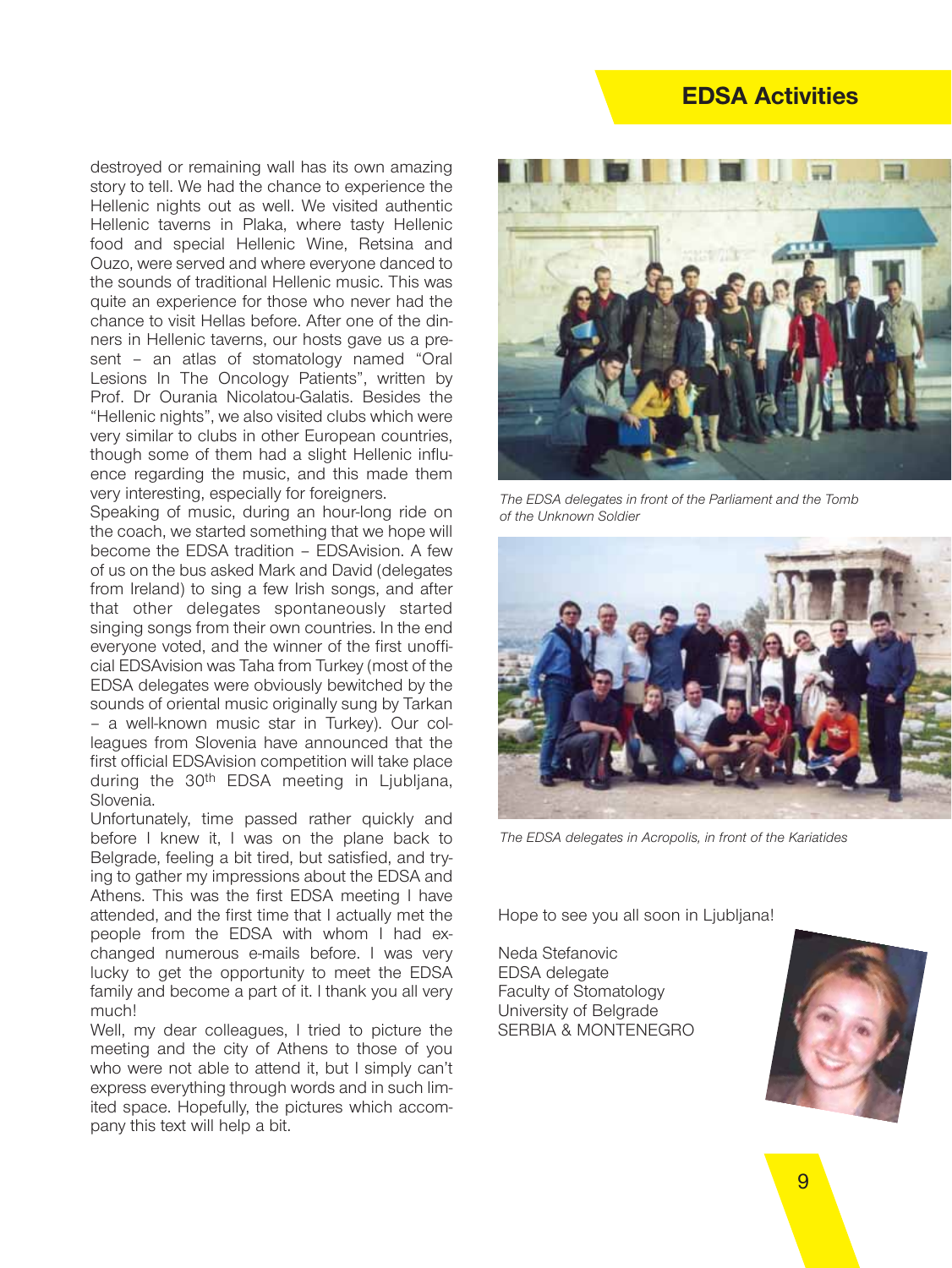# **FORTHCOMING MEETING… USEFUL TIPS**

#### Dear Ccolleagues!

It is my pleasure to announce to you that the 30th EDSA meeting will be held from the 4<sup>th</sup> to the 9<sup>th</sup> September 2002 in the Slovenian capital, Ljubljana. In this article I would like to put forward some useful advice on how to properly organize such an important event for EDSA.

First of all, this is not an one-man type of work. One should "recruit" a solid group of trustful and capable people and be only the leader of that team. I would strongly suggest that your local students' organization elects this group so as to avoid any possible future misunderstandings. The elected organizing committee should be more or less independent in all its activities in order to complete its mission. The president of the group should divide the tasks to each member. My personal experience shows, these tasks should be:

- raising money from donators;
- •communication–web master;
- designing (posters, application form, leaflets...);
- •providing accommodation and meals;
- •presidency–communication with the local students organization and co-ordination of all other activities

### **SPONSORSHIP**

In order to find financial sponsor-

ship, one should use all of his/her personal contacts and connections, as well as the possibility of school funding. For the September EDSA meeting, we managed to raise money mainly from private doctors and small companies, but on the other hand, we failed to get sponsorship from big pharmaceutical companies. Nevertheless we succeeded in raising enough money to cover all planned expenses for the meeting.

Some advice before you start: collecting money is that you should make sure that all the money raised will be used only for EDSA purposes and not for other activities of your local organization.

The organizing committee should make a financial plan in order to show all the incomes and expenses. One should set the application fees in advance, even before all the planned money is raised. Most of the expenses should be covered by the fees and the rest by the sponsors. The committee should set the deadline, or better two dead lines (the second one with a higher price) for applying to the meeting. For the Ljubljana meeting, the deadlines were the 31st May and the 31st July 2002.

### **COMMUNICATION**

One of the committee members should be responsible for inform-



*The poster for the 30th EDSA Meeting*

ing the EDSA members in Europe and providing them with all the necessary data (invitation letter – usually written by the president – application form, programme…). He /She should act as a kind of spokesman/ woman, who also manages the computer and the internet communication

(EDSAfriends@yahoogroups).

### **DESIGN**

This kind of job requires an individual who has artistic ambitions/creative abilities. His/ her job would be to design posters, letters, leaflets…

## **PROVIDING ACCOMMODATION AND MEALS**

The committee should try its best to take appropriate accommodation bookings during the meeting, as far as the price and the location are concerned. For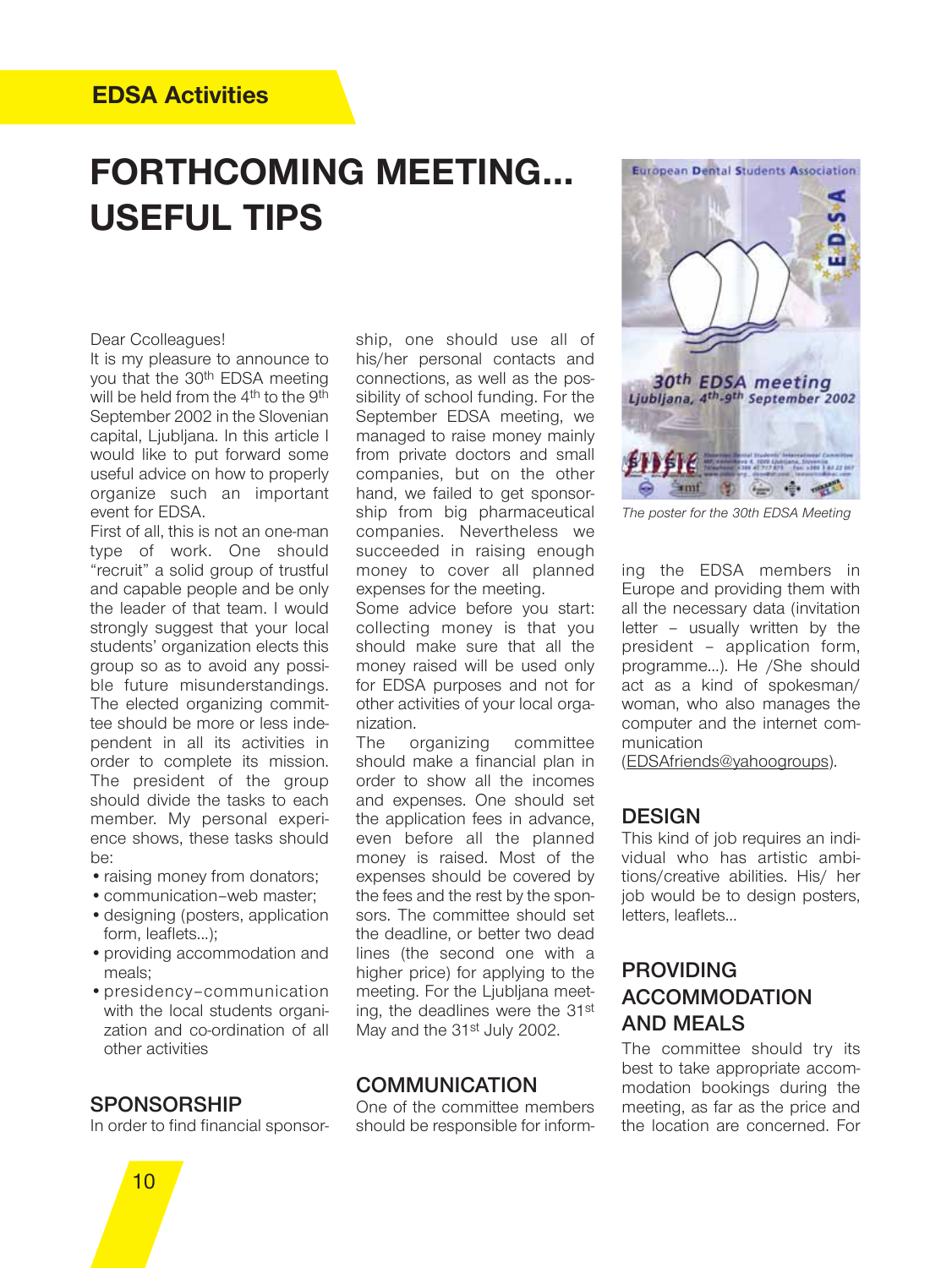## **EDSA Activities**

the Ljubljana meeting, we picked a small hotel 10 minutes away from the conference hall by bus. Most of the meals are being sponsored and that should help reduce the fees.

### **THE PRESIDENT**

has an essential role in organizing the meeting. He/She is the one responsible for co-ordinating and supervising the work of all the other members. His/Her task is also to raise money from the faculty and local students' association, as well.

On the 29th EDSA meeting in Athens, the european organizing committee for the next EDSA meeting was founded. The countries elected for the european committee were: Slovenia, Romania, Serbia & Montenegro, Spain, Norway and Bosnia & Herzegovina. This committee should be in close relations and assistance to the Slovenian national organizing committee and its most important task should be to provide all the necessary information to their local neighbouring countries. This has proved to be a brilliant idea and I propose the same should be done for every future EDSA meeting or congress.

From the 19<sup>th</sup> till the 21<sup>st</sup> of April 2002, we organized the Ljubljana EDSA pre-meeting. The idea was to get the international organizing committee, as well as EDSA ex-co-members, familiar with the sight of the future meeting and also to discuss other important topics. Seven EDSA delegates came to Ljubljana, and the Slovenian hosts presented Slovenia in its best light. We visited Piran and Potroroz, two of the resorts on Slovenian coast, and the mountain region of Slovenia as well (Bohinj and Bled). The meeting was held in the Ljubljana dental clinic, where we also met with Professor Skaleric, who is the President of the local

organizing committee for the ADEE meeting in September 2002. The discussion with Professor Skaleric was of major importance to us, because it is planned to have a joint workshop with the ADEE in September.

As the pre-meeting in April was so successful I strongly believe that the September Ljubljana meeting will continue this trend and I really look forward to welcoming you there.

For further information please do not hesitate to call me or send me an e-mail:

#### Jure Poglajen Rojceva 26 1000 Ljubljana, SLOVENIA Phone: +386 41 71 78 75 E-mail: dens@dr.com

#### Best wishes,

Jure Poglajen President of the organizing committee for the 30th EDSA Ljubljana meeting

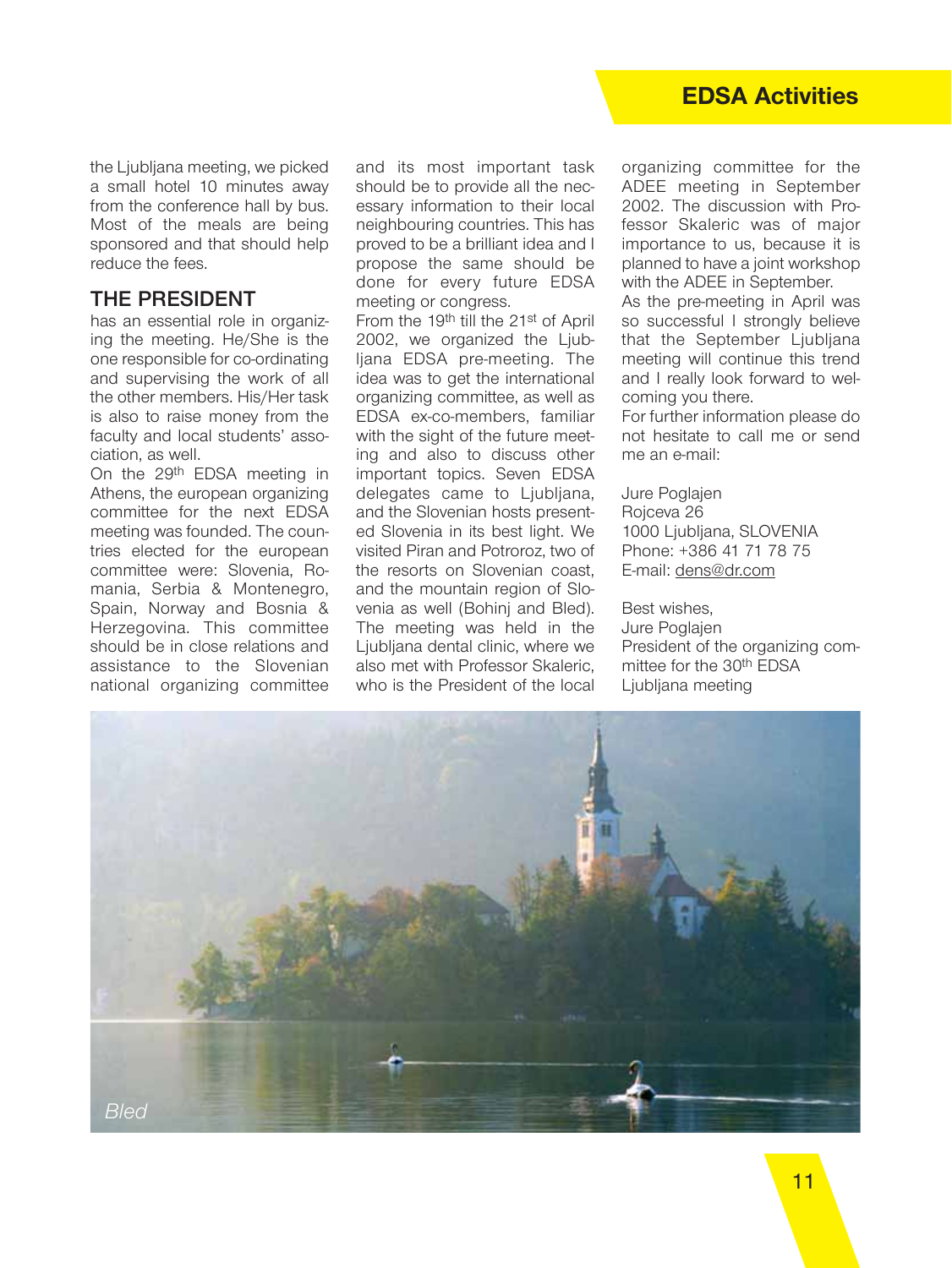# **E-LIBRARY: A new opportunity for student research**



A new facility has been added to the EDSA website, making student research much more accessible on the internet than has ever been possible. The idea for the project was conceived by Marius Bud from Romania and co-ordinated by Marius and myself. We realised that so much valuable research is carried out by dental students and yet most of this is never published or made accessible to students outside of where the research took place. Therefore, we decided that, in accordance with the educational goals of EDSA, we could provide a database where students could have their research made available to students

throughout Europe and beyond. Currently, the e-library contains the titles and abstracts from projects carried out and the e-mail addresses of the authors so that if someone is interested in reading more about a particular area of study or would like to challenge the ideas put forward, they can get in contact directly with the author.

There is also a forum, so that ideas can be discussed publicly as well as personally. This facility can be used to discuss ideas and concepts in the database, but also to discover if students from different countries share the same ideas and to propose joint projects between countries, which would be a new departure for students. The projects are currently classified as literature reviews or personal research, but anything is welcome.

With the growing tendency towards distance learning in Europe, this facility could prove to be an invaluable source of knowledge for students everywhere. This will only happen if the e-library becomes a vibrant, up-to-the-minute database with constant input from all over Europe. Therefore, I urge you to start using this facility. Send us your work, past and present, and get the acknowledgement you deserve!

If you would like to visit the elibrary, please visit the EDSA website (edsa.globaldent.com) and follow the link to the library.

Mark Flynn Vice-president EDSA Co-ordinator of EDS e-library Dublin, IRELAND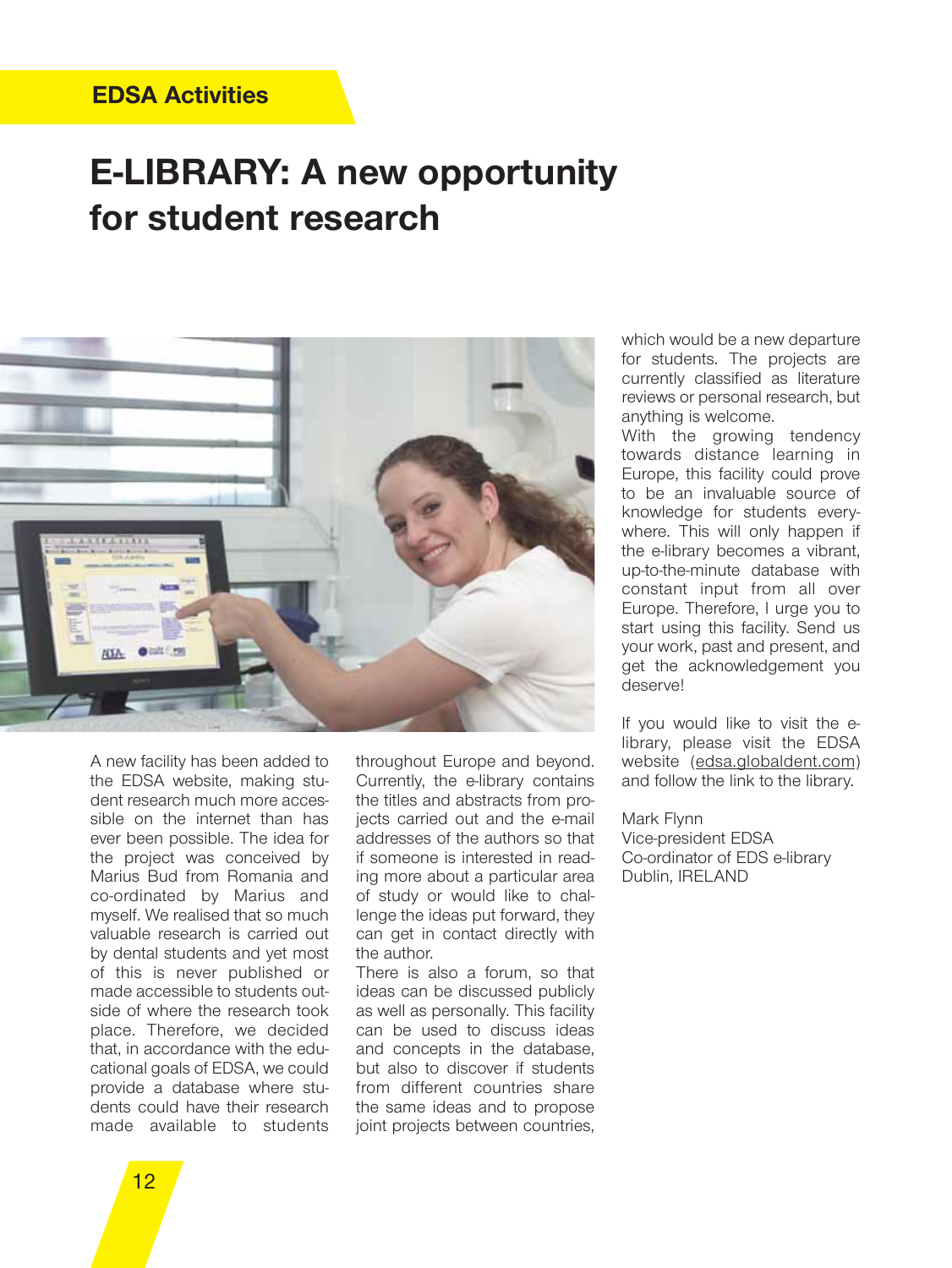## **EDSA Collaborations**

# **A FLOURISHING CO-OPERATION**

#### Dear Friends,

As the new president of the European Pharmaceutical Students' Association, it is my pleasure to introduce our organization to you.

### **What is EPSA?**

EPSA is the European Pharmaceutical Students' Association. We represent pharmacy students in 33 countries in Europe and have over 120.000 members.

### **What are our aims?**

"To develop the interests and opinions of European pharmacy students and encourage the contact and co-operation between them."

•Permanent contact and exchange of information for and between pharmacy students. (For instance via our newsletter and internet;

www2.pharmweb.net/epsa)

- •Development of a consensus of opinion on the pharmaceutical education and other relevant issues and present them to the professional organisations. (We do this within our activities, like our congress and present our statements of opinion in report booklets.)
- •Organisation of activities to increase the profile of pharmacy students and the profession. (We offer activities like our

mobility project to increase students' profile on pharmacy.)

A quick look at some of the activities we have organized:

#### Summer University  $(13<sup>th</sup> – 19<sup>th</sup>$  July)

greeksu2002@hotmail.com In July, a very sunny event has been organized, the summer university, well known for its sports events, sun, see and beach parties. In the morning, there are workshops, panels and lectures on various interesting topics in the pharmaceutical health care system.

This year is the first time that EDSA students are welcome to attend this event. Since we are going to work together in the health care system eventually, we should already use our allied organizations to learn from each other. In this way, we can start at student level to learn to work together as healthcare professionals, improving individual pharmaceutical care. Hopefully this will lead to more future collaboration.

This year, the Summer University has been organized in Hellas under the heading: "The Development of Pharmaceutical Science". Since this event is already past you should be there next year!

#### Congress (April)

This is our annual event, where our annual General Assembly is



held. This year's annual topic and 26th congress topic is innovative drugs and generics. The 26<sup>th</sup> congress will be held in Slovenia. Our 25<sup>th</sup> congress was recently held in Zagreb, Croatia, on Pharmaco-economics. If you would like to view one of the press releases, please visit http://www.pharmj.com/Editorial /20020413/forum/forum.html

4th EPSA/ESCP Symposium (29th and 30th October) www.escp.nl

Every year our students' symposium is organized. We do this in co-operation with the European Society of Clinical Pharmacy (ESCP). This year's event will be an innovation in drug therapy. From this year on, during this event, our second annual meeting will take place in order to remain in more regular contact with our active members, to focus more on our local membership needs and to take some of the workload off of our annual congress.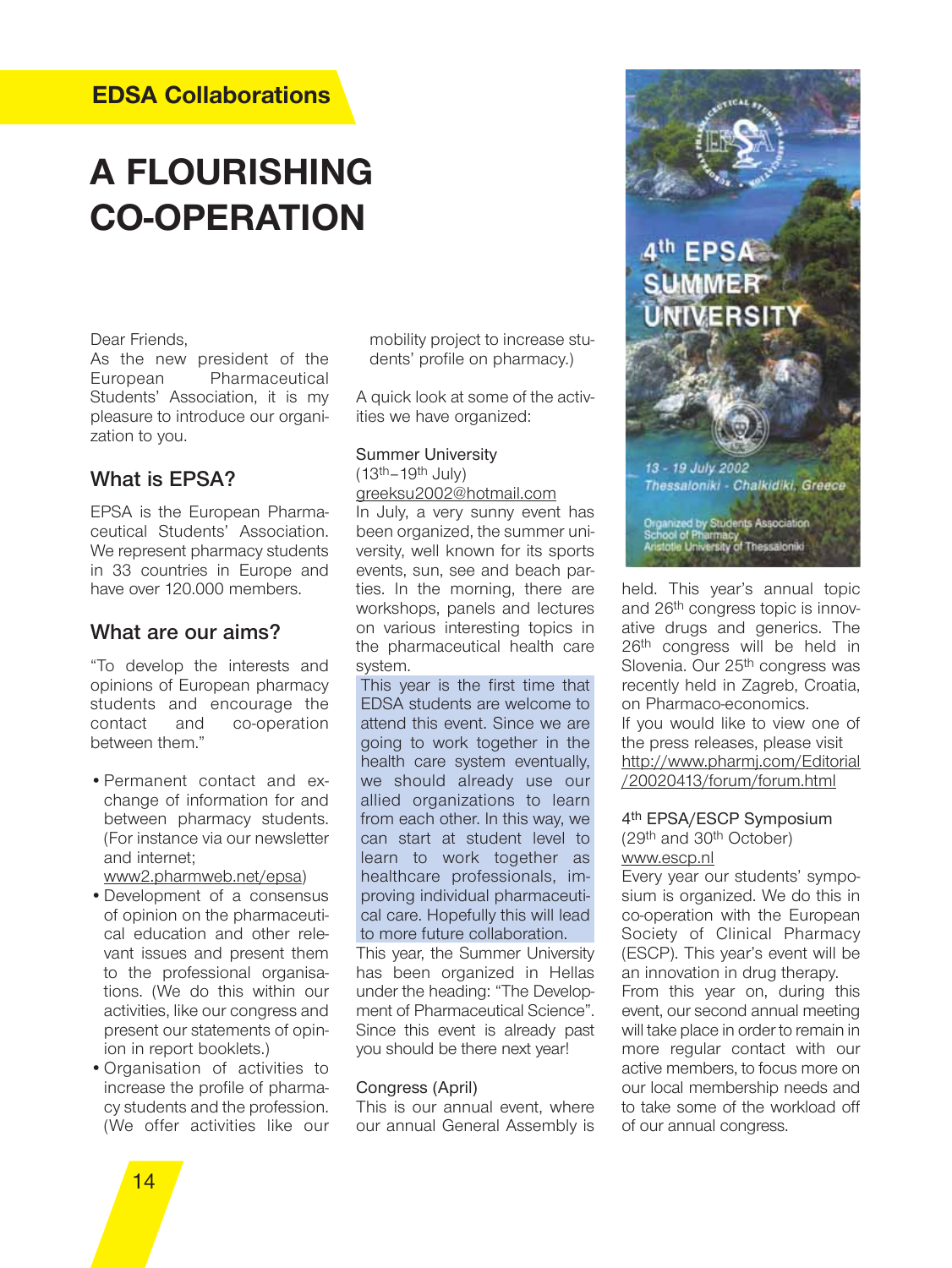## **EDSA Collaborations**

#### Mobility

The most important part of mobility are the databases on the internet. These contain general information about our membercountries and their pharmacy curricula. EPSA will be hosting an online-database on available research-projects and job-vacancies. We are currently finishing off this project.

Along with this, we stimulate exchanges between membercountries and promote activities that our member-countries organize, in order to create awareness of what is being organised in Europe and to let our members profit from our organization's structure.

Newsletter, Internet, Publications We publish a newsletter three times a year. In co-operation with the European Federation of Pharmaceutical Sciences, EUFEPS, we are currently busy with the introduction of scientific topics into the newsletter.

It is possible for students to publish articles on their research internationally. For this we have a scientific sub-committee working together with EUFEPS. More information about activities and programmes we organize can be

found on our website: www2.pharmweb.net/epsa

I look forward to meeting you at one of our events or at one of the EDSA activities we will be participating in. If you have any questions, do not hesitate to contact us. For further information on EPSA (including details about individual membership) visit our website.

Yours in pharmacy,

Jorrit Neumann EPSA president The Netherlands

# **AISO and EDSA: A FUTURE PARTNERSHIP**

AISO is the first and eldest dental student association in Italy. It was founded in 1983 and includes hundreds of associated students.

The aim of this association is to gather together mostly Italian dental students in order to create conscious health professionals in every dental field, competent in solving all related problems. In this way the association guarantees the dissemination and the discussion of the various aspects of dentistry, using the internet (www.aiso.it) and a quarterly magazine: The GO (Giovane Odontoiatria).

This association is directed by an executive committee composed of 5 members, who co-ordinate the local student representatives in every Italian Dental school.

In the international arena, AISO would like to establish a formal and active relationship with other associations in Europe. For this reason in Ljubljana, Slovenia in September, the AISO and EDSA partnership will



be determined, during the 28<sup>th</sup> International Meeting of ADEE. The previous two ADEE meetings, which took place in Stockholm (Sweden) and Bern (Switzerland), were attended by an Italian students' delegation from the University of Brescia, where the Italian NEO is based. There the EDSA demonstrated a positive and efficient participation as an official ADEE partner, organizing very interesting workshops regarding the Evidence Based Dentistry, and the Problem Based Learning. The Italian delegation participated in these workshops and realized the high scientific and cultural results reached by EDSA. These workshops permitted the various student

delegations from the most parts of Europe to make a comparison between their specific situation regarding the learning process. Not only the scientific and cultural aspects, but also the entertainment aspects were flawlessly organized, allowing the participation at wonderful parties (dancing all night long) and cultural activities in the meeting location.

These are some of the reasons why AISO wants to formalize a positive partnership with EDSA, which has shown itself to be a very professional and functional association. AISO are honoured to be working with EDSA in order to create future projects in dentistry and exchange student programmes at every European Dental school.

Giovanni Pisoni EDSA delegate Italian National Exchange Officer Brescia, ITALY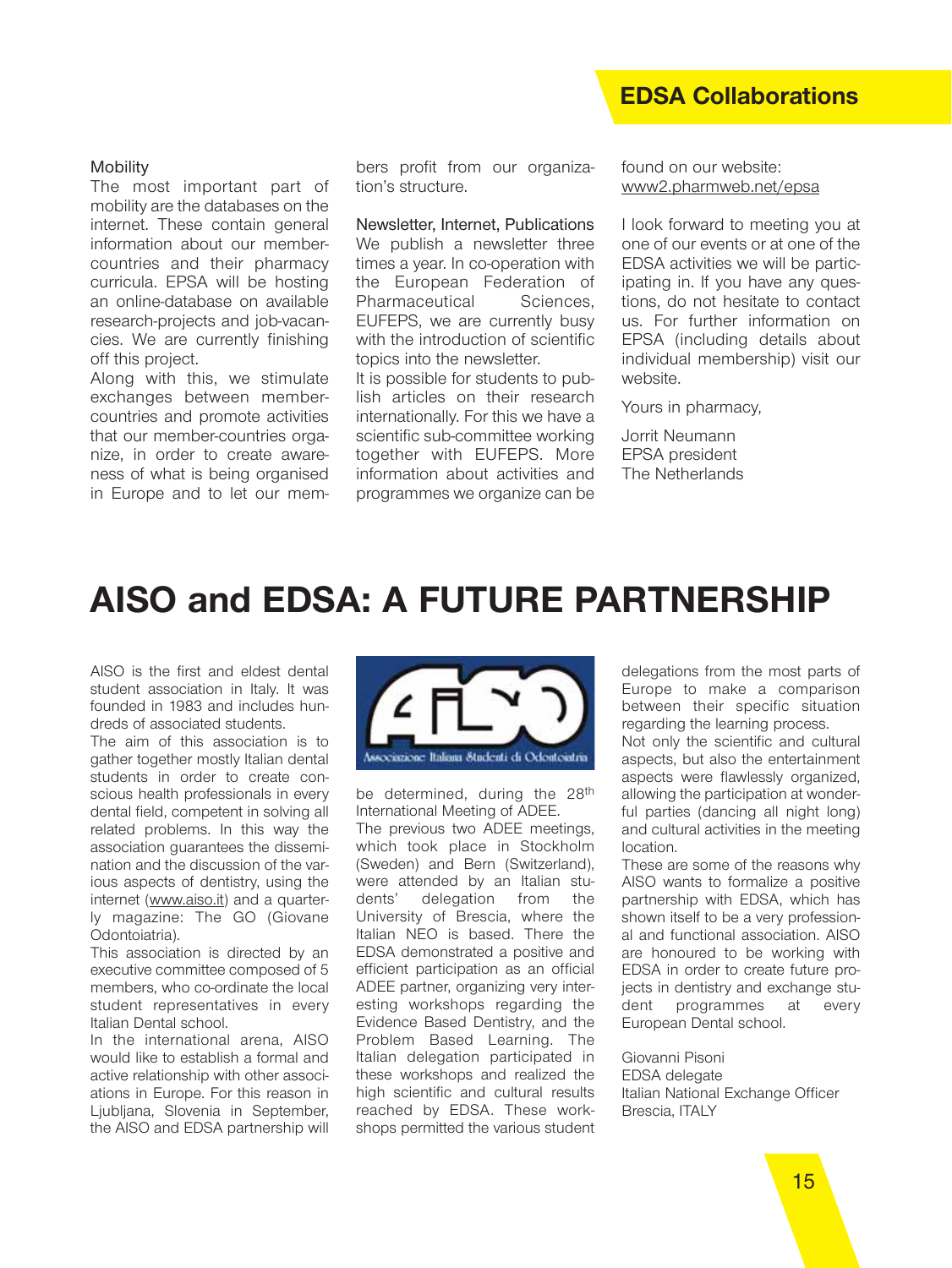## **Opinion**

# **TRENDS & PROSPECTS OF DENTAL EDUCATION**

Dentistry, similarly to all fields of science, is based on two fundamental areas: Research and education. Research is conducted by a specifically dedicated part of the academic society, producing innovations on techniques and materials and enhancing the underlying biological background. The conclusions of the influx of research data after being thoroughly assessed and discussed, are gradually introduced to general dental practice; a procedure which lasts several years, in some cases exceeding a decade.

The link between research and applied dentistry is far from clear and direct, as in most cases, researchers are not involved in private practice and vice versa. It is apparent at this point, that lifelong learning is necessary if the practitioner is willing to serve his patients with the best treatment modalities available. Therefore, the question remains as to who decides upon the innovations or evolvements that will become part of the dentist's "weaponry". Especially nowadays, views such as "time will decide" and "we are taught by our mistakes" are incompatible with the high demands and standards society has set for health services; a holistic approach is demanded. There is no doubt, that education serves as the vital crossroad between research and dental practice. Students are provided

with the necessary physio-biological background and thus, are able to study the applied science in depth. Studying is definitely one of the most misinterpreted or misunderstood aspects of education; primarily because studying is often replaced by "accumulating written knowledge" or, even worse "passing exams". Responsibility cannot be attached solely to either students or educators. In most educational systems applied in Europe, students still retain a passive role in the process, not allowing them to assess the output, neither have an influential role in the evolvement of the curricula. Equally, the vast majority of educators lack the ability or the experience of applying interactivity and modern teaching methods, resulting in reduced interest from both sides.

During the last decade, the actual role of education has been discussed thoroughly from various points of view. Above all, it is emphasiszed that the leading role of education is that students, future dentists, learn how to learn. In a rapidly changing reality, acquiring standardiszed knowledge cannot be enough; textbooks become outdated sooner or later and indisputable "golden" rules sometimes change. Therefore, it is compulsory that the dentist, as every sci-

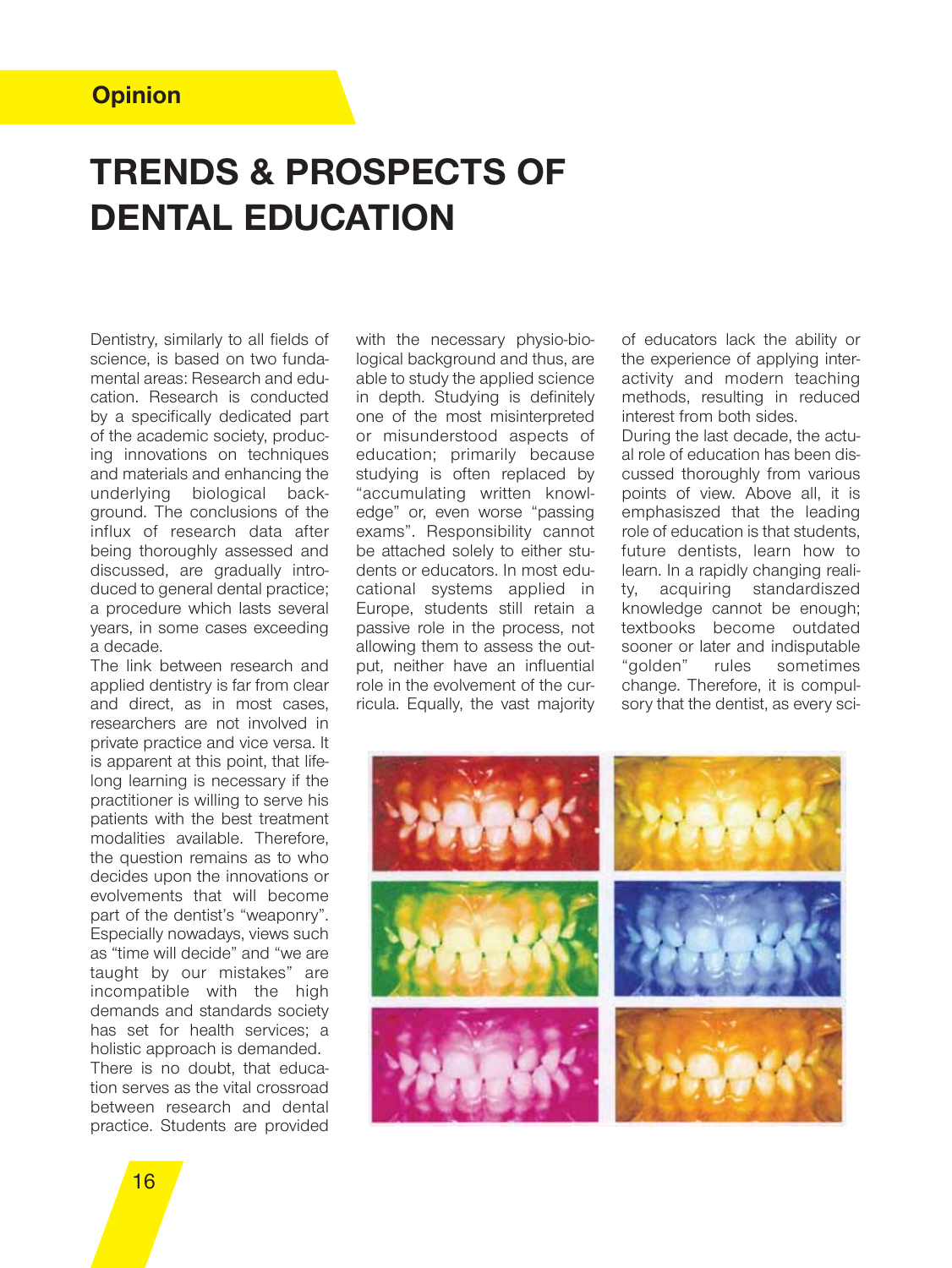## **Opinion**

entist, is able to choose his sources and acquire the latest knowledge himself, even at undergraduate level.

It is indeed impressive that educational variability is based not on the content but on the educational model that is applied. One procedure can be read by students from textbooks, presented to them including audiovisual features, shown on instructive video lessons or applied on simulation models. In different fields, either of these approaches or another one may be the most effective; in fact, some students may deviate from the majority and show better results using a less popular method. At this point, it is obvious that there is no universally successful "modern" educational model, as students' needs vary nationally, regionally and individually. There can only be general, yet effective principles and guidelines that guarantee the best result from the educational process.

Above all, as aforementioned, students must be actively involved in this process. Assessment and self-assessment serve as the best consignment that there is enough feedback for the educators, a bilateral involvement; combined with interactivity and "attractive" teaching modalities that new technologies offer, ensure that students are motivated to learn and participate more actively. This involvement is essential for the actual formation of the curriculum, which should ideally be under development on a permanent basis.

The latter is quintessential for any approach of undergraduate dental education. But still, even a modernized and updated curriculum does not guarantee a successful transmission of knowledge and skills. The newest and most efficient educational strategy at the moment seems to be the division of students into study-groups of 6 to 8, led by a tutor. The implementation of this scheme seems to facilitate the development of selfassessment, good judgement, cooperation and elaboration of knowledge, regardless of the nature of the applied curriculum, Problem Based Learning (PBL) or not. It is worth mentioning that although PBL has proved to be a superior educational approach, the enrichment of traditional lecture-based schemes seems to be a viable alternative, especially in cases where the large number of students per year undermines the formation of flexible workgroups.

Numerous studies on educational approaches clearly indicate the importance of the psychological factor as a parameter of the success of any applied scheme. According to Schmidt, three conditions play a significant role in learning:

- activation of prior knowledge,
- encoding specificity and
- elaboration of knowledge.

The implementation of self-

assessment procedures as described by Ericson, may give an important impetus even to non-PBL systems. Supplementary, the integration of continuous evaluation according to Rohlin, stresses the students' responsibility for improvement of the educational environment.

Undoubtedly, evolvements and innovations in dental education are equally important to any new steps of clinical success. The present rapidly changing environment sets high standards for all potential health scientists and demands dentists to be adaptable to a learning society. The promotion of lifelong learning, which is critical, presupposes the cultivation of analogous attitude in undergraduate level. An attitude that motivates students to be part of the educational process and search for the knowledge that contemporary dentistry requires. A knowledge that functions as a "qualitative change of the eyes through

which we interpret the surrounding world".

Kimon Divaris EDSA general secretary Athens, HELLAS

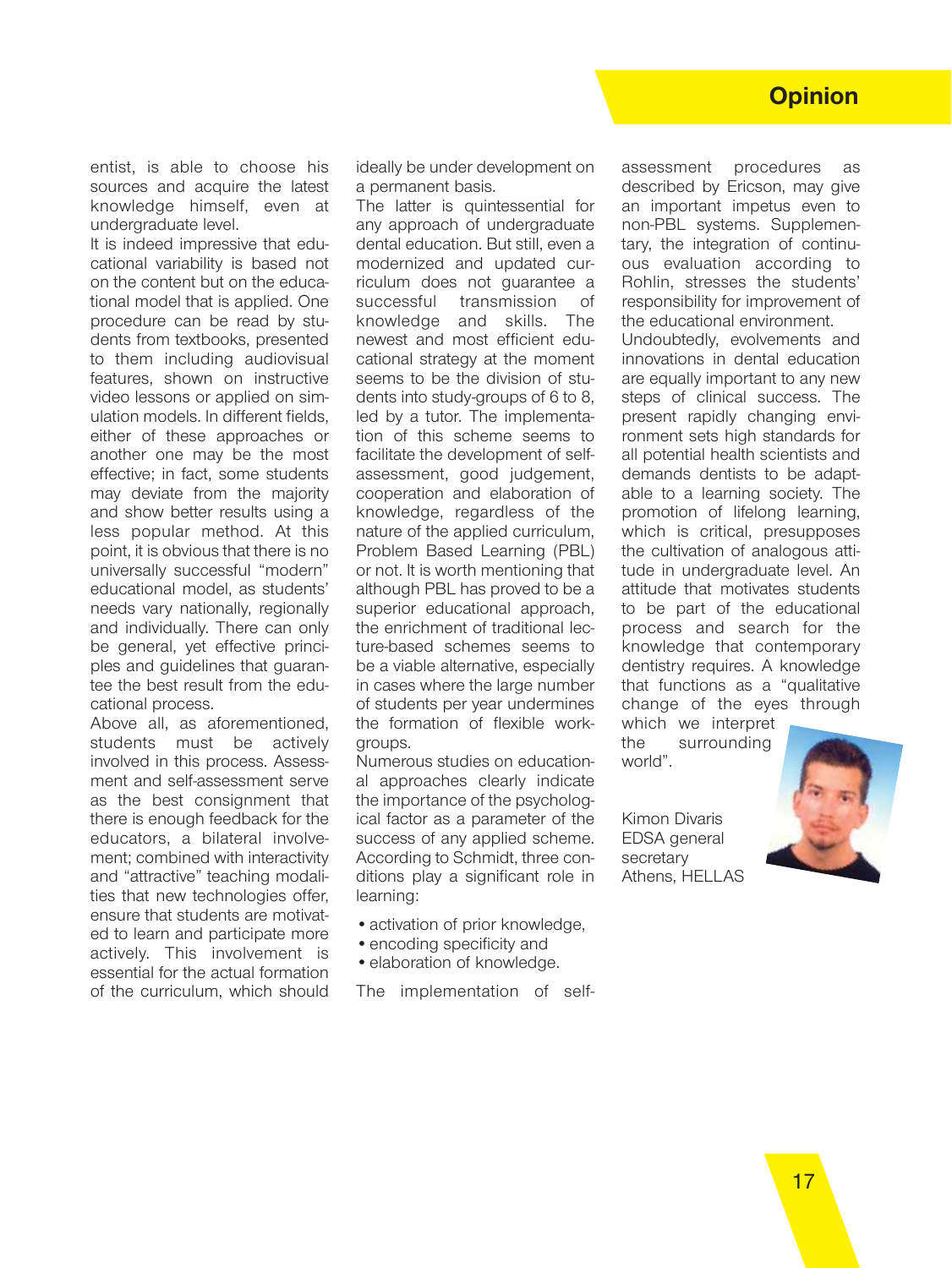## **Dental History**

# **DENTISTRY IN THE ERA OF THE RENAISSANCE**

The first testimonies we have concerning the dental action in the Renaissance takes us back to 1300.

The first known person who practised dentistry was the Professor of medicine *Giovanni d'Arcoli*, at the University of Bologna and Padova. Prof. Giovanni d'Arcoli used, for the first time – after the Egyptians and the ancient Greeks – an ad hoc type of pliers, which were formed in such a way that they could enter the oral cavity more easily. Moreover, he made great strides in the field of dental surgery. In one of his researches in 1400, he mentioned that in order to perform a tooth extraction, a specific powder should be placed on the gingiva. In this way, anaesthesia was achieved and then it was possible to extract the tooth responsible for the inflammation.

Let us not forget that until that period of time anaesthesia was just rudimentary in dentistry. Since the Roman era certain herbs were boiled so as to anaesthetisze the patient and make tooth extraction less painful.

After Prof. Giovanni d'Arcoli, we have several testimonies that dental science flourished in Florence. Generally, during that period (1350–1500), all the sciences thrived in Florence, which was the cultural and spiritual centre not only for Italy but also



*Dental examination*

for the whole of Europe. What proved to be instrumental in this spiritual development is the Medici family, since they sponsored every scientist who showed signs of great development potential.

Among them, *Pietro Savonarola* proved to be an eminent scientist. Savonarola came from a small town near Florence, Prato, and stayed in the Medici Court for 30 year, as great *Lorenzo de Medici's (Lorenzo the Magnificent)* personal doctor. Basically, he was a doctor, but he also served as a dentist. In 1420, he wrote a treatise about oral and dental surgery. His treatise caused an actual revolution, because until then, all these who practiced dental surgery used painful means; in some cases,

they even injured the patient instead of healing him. Savonarola wrote that the filling should be made with a good quality metal and that it should be placed at the decayed tooth after the drilling with a tool called the *Pulicanum*. The Pulicanum is the ancestor of today's dental drill. Furthermore, Savonarola settled down to orthodontics. He wrote that the lingual inclination of the teeth does not only disfig-



*Dressing after a tooth extraction*

ure the face, but that it also impedes the breath, especially during sleep. He also mentioned that the teeth which don't have good occlusion, abrade to such an extent that they have to be filled afterwards.

Finally, it is essential to quote the great *Leonardo da Vinci* who dealt not only with the anatomy,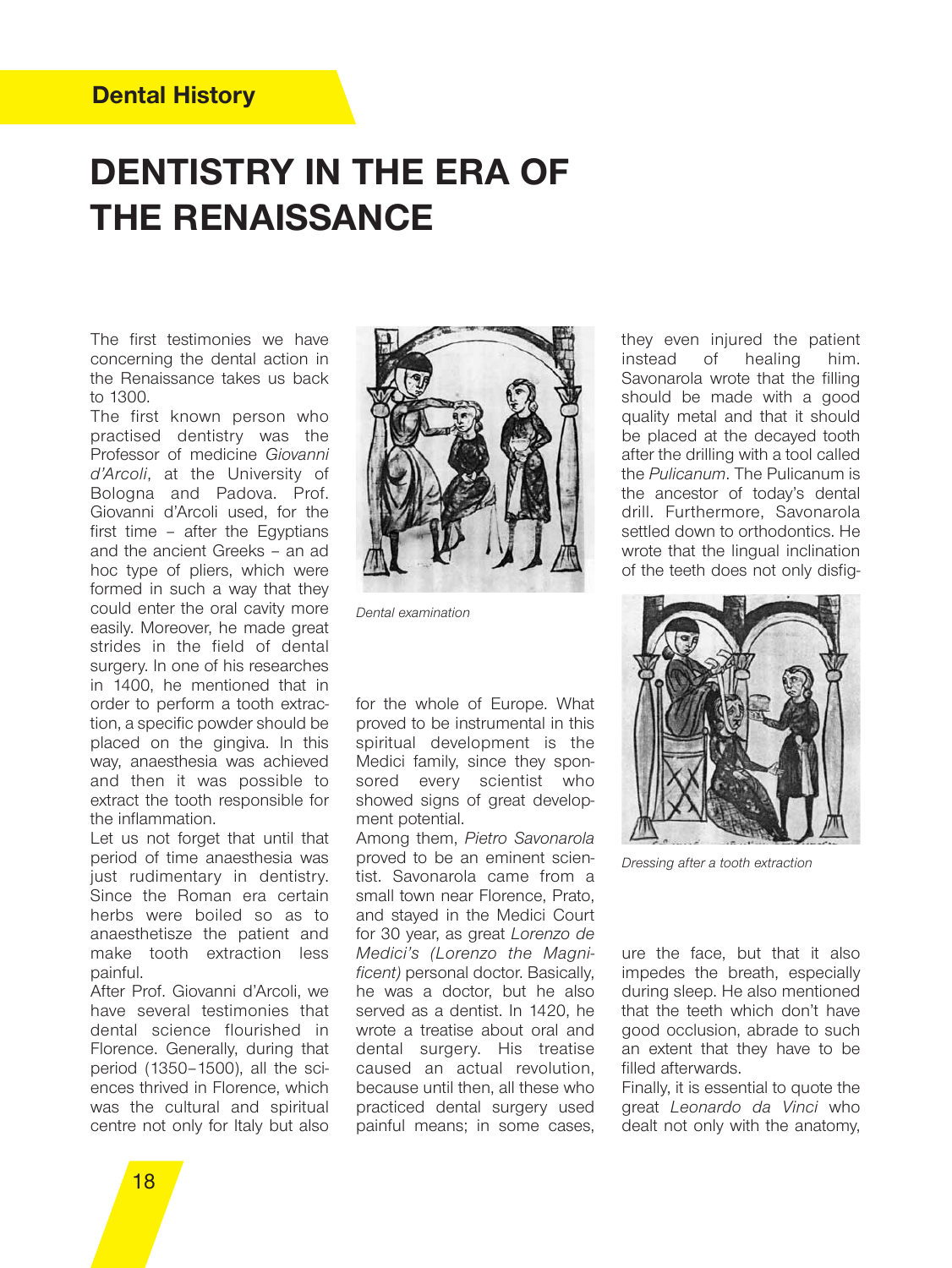## **Dental History**



*Anaesthesia*

but with dentistry as well. Leonardo da Vinci overhauled the oral cavity, added to which he constructed extraordinary dental tools like the straight and the triangular pincers. He was an expert mainly in practical dentistry. He knew about the unpleasant consequences of dental caries and the necessity for their prevention, as well as the infection of the gingiva and periodontitis. Leonardo da Vinci was opposed to the monks who mainly practised dentistry before Savonarola and claimed that anaesthesia should be done from the arm and not in the mouth in order to extract a tooth. Leonardo da Vinci proved that by administering the anaesthesia in that way, it had no effect and the patient suffered considerably during the extraction. Finally, it is also remarkable that he examined the teeth extracted from dead people and observed the erosion caused by the different chemical substances he placed on them.



*Dental tools*

The Era of the Renaissance proved to be decisive for dentistry and paved the way for further progress.

Marios Tsertos 5th year student Florence, ITALY

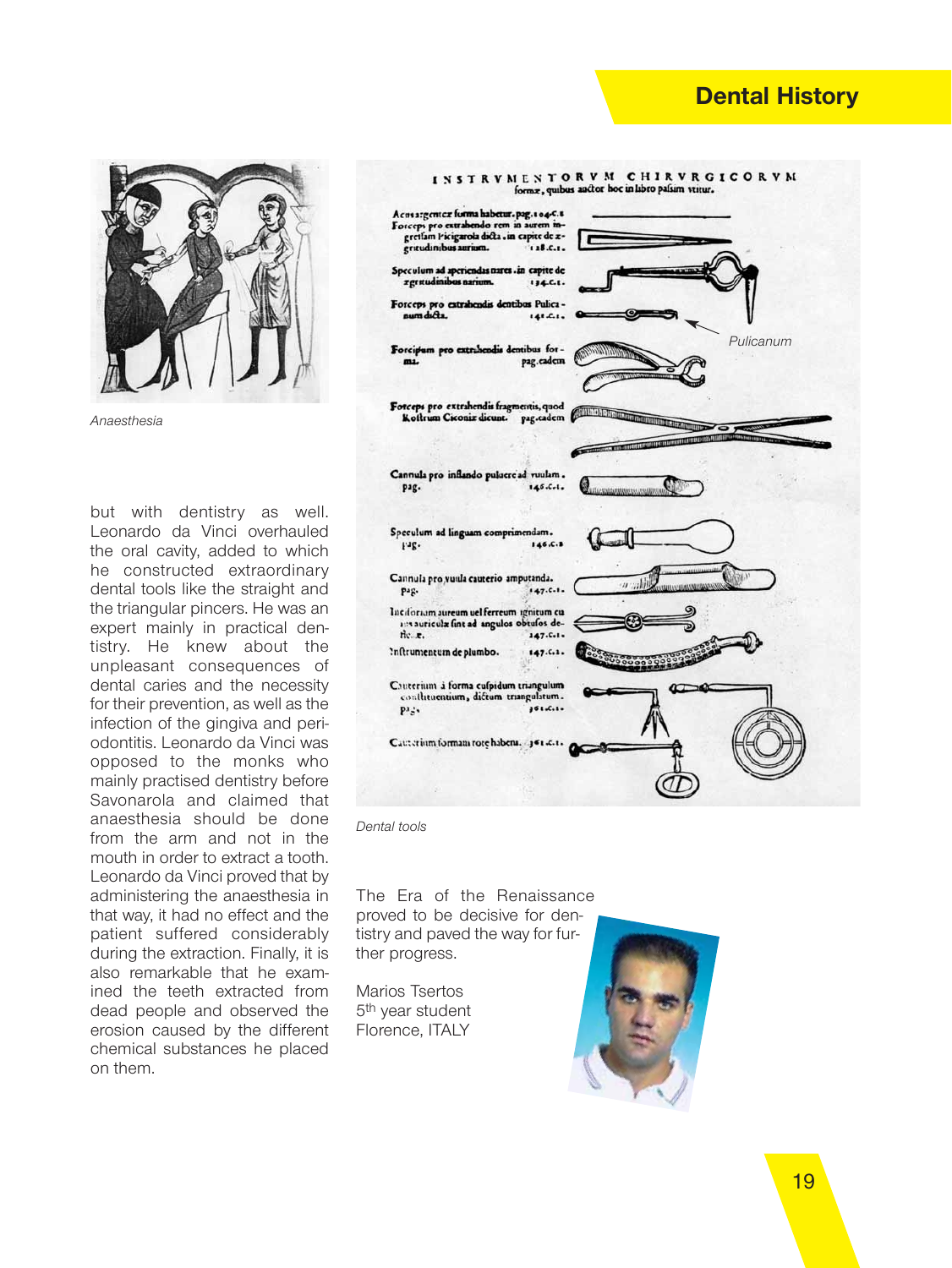# **PRESENTATION OF DENTAL FACULTIES**

### **Hello from Banjaluka!**

We are Milica Ivic and Jelena Radic from the Republic of Srpska, Bosnia. We come from Banjaluka, where we study stomatology.



*University of Banjaluka*

In Banjaluka, stomatology is a part of the Medical Faculty and this is our main problem. We have many difficulties with our dental programme. It is

very general and varied. We have to learn too much theory, and at the same time, we don't have enough practice. Because of that, we would like to change many things and we hope that EDSA can help us.

Our first contact with EDSA was at the 29th meeting in Athens. We attended all the meetings and liked it very much. The EDSA president, Vasia Karathanasi, offered us the opportunity of becoming full EDSA members at the following meeting in Slovenia. Of course we are going to accept this offer! Why? Because we believe that EDSA is a great opportunity to exchange our dental knowledge with other students, represent our country and meet a lot of people from different parts of Europe.

We would like to invite dental students from other European countries to join the EDSA, as well. Both of us think that this is the best way to achieve students' ideas and safeguard equal rights for students all over Europe.

Milica Ivic & Jelena Radic **Banjaluka** BOSNIA & HERZEGOVINA

### **Hello from Cyprus…!**

I come from Cyprus, the beautiful island in the Mediterranean. which is has been divided for 28 years now. Unfortunately, at the University of Cyprus, there is no dental education. Therefore, we – the Cypriots – have to go to



Hellas or to other countries, in order to study dentistry.

Through my

studies in Hellas, I had the opportunity to become familiar with EDSA and the work that is done through it. After helping with the anti-tobacco campaign, I realized that knowledge and work is combined with fun and this is what makes it even more interesting. Keep up the good work!

Stacey Papapostolou 4th year student **CYPRUS** 

### **Santiago de Compostela**

The first thing that you imagine when somebody talks about Spain is: Sun, Toros and Fiesta. But Spain is much more...

A USA travel guide says, that the North and South of Spain are as different as England and France, and this is utterly true.

On the north-west coast, the region of Galicia is situated. This land is a mixture of green forests, Celt legends, huge granitestones, bagpipes and brave fishers who risk their lives, everyday, on the dangerous cliffs of the coast, where you still can hear the echoes of lost lighthouses. This is a magical and mysterious place, where people still believe in witches, ghosts, spells... and where the most popular drink is "Queimada"; a drink prepared by wizards to purify the soul…

The capital of Galicia is Santiago de Compostela. It is an impor-

tant place due to the University and the Cathedral (if you get hold of some Spanish Euros, you can see it on the coins of the one, two and five cent pieces). The Cathedral is



*Top view of the University of Santiago de Compostela*

one of the most famous places of pilgrimage for Catholicism and tourists visit from everywhere. The University is the lung,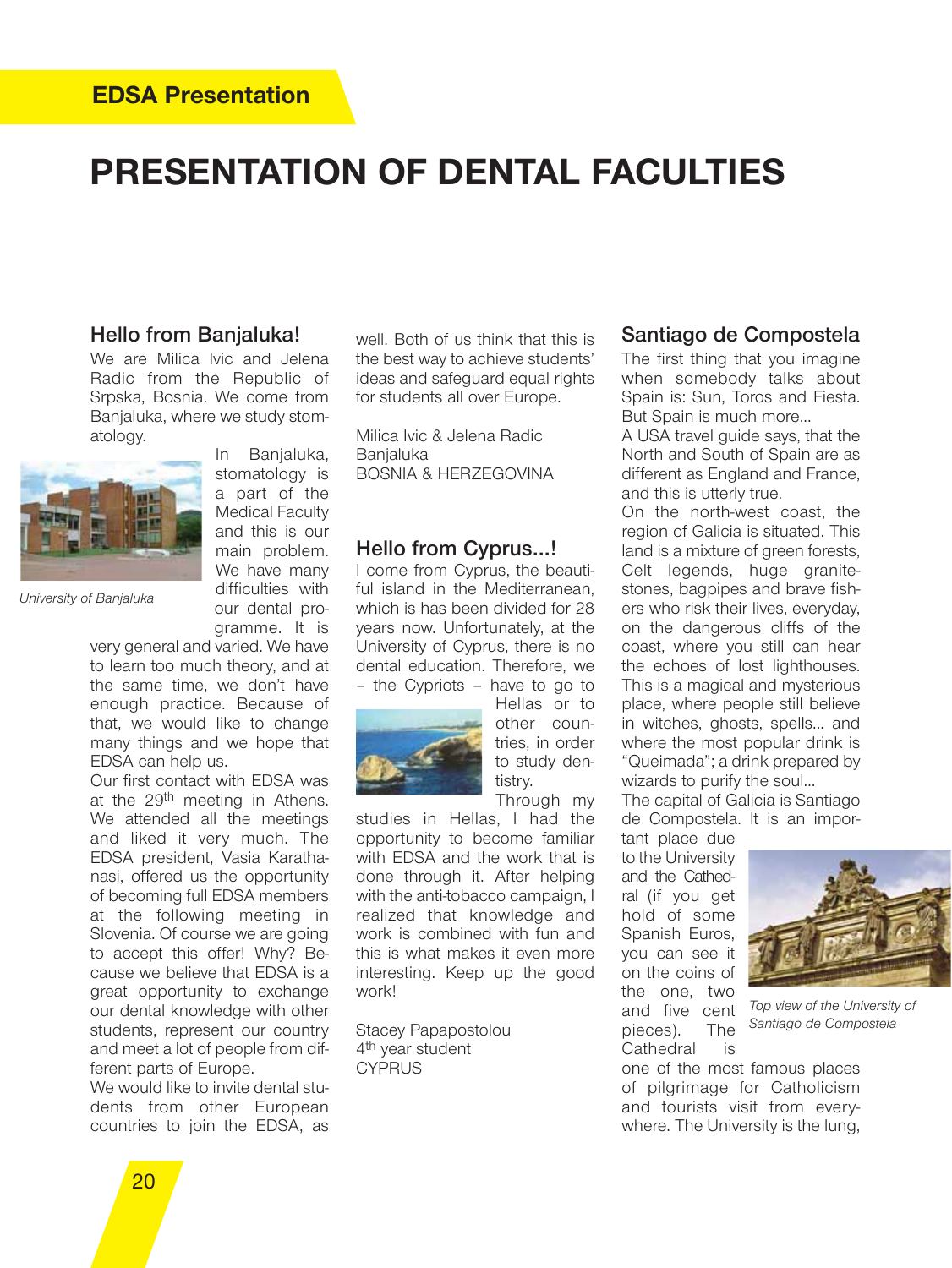## **EDSA Presentation**



*Famous cathedral of Santiago de Compostela*

thanks to which, Santiago can breathe. You can feel "university life" in each road, in each building, in each garden... and, of course, in each pub (Galicia is the place in Spain with the most pubs per inhabitant).

The Faculty of Dentistry is situated next to the Cathedral, in the middle of the Old Town. This faculty is the smallest in Spain. Each year, only about 45 students are admitted. This means that we are a big family!

So, if you want to check it, you are invited to our big home… Come along!

David Puente EDSA delegate Santiago de Compostela, SPAIN

### **Dentistry in Turkey**

The history of dental schools in Turkey goes back to 1909's. The year in which the first dental school was established in Istanbul in 1909. But modern dental education in Turkey started in 1934 with the great efforts of Prof. Dr Alfred Kantrowicz. He was the first one to bring the Central European dental education system from Germany to Turkey during the years of World War II.

At the beginning, the Dental School was a department of the Medical School. In 1964, the School became a Faculty and gained independence in the University. Until 1962, the School in Istanbul continued its education alone. From 1962 on, the new faculties have established postgraduate programmes in prosthodontics, endodontics, conservative dentistry, oral surgery, pediatric dentistry and periodontology. The duration of these programmes is 4 years.

There is not any academic programme for dental assistants and dental hygienists in Turkey. Dental assistants learn everything from the dentists they are working with. The nurses working in the dental profession are originally from clinical medical sciences. It is expected that there will be some new programmes



for these specialities in the near future.

There are many foreign dental students in the colleges. There are approximately 20 000 dentists in the country. The larger part of dental treatment is given by private dental offices; this is around 70 %. Every year, nearly 800 young dentists graduate from all the faculties.

The Turkish Dental Association was founded in 1986. For the dentists in private practice, it is essential to become a member of the dental association. All the patients pay the fee for their dental treatments according to a minimum fee table, which is distributed by Turkish Dental Association, but the fee increases relative to quality of care provided.

Taha Özkan EDSA delegate Konya, TURKEY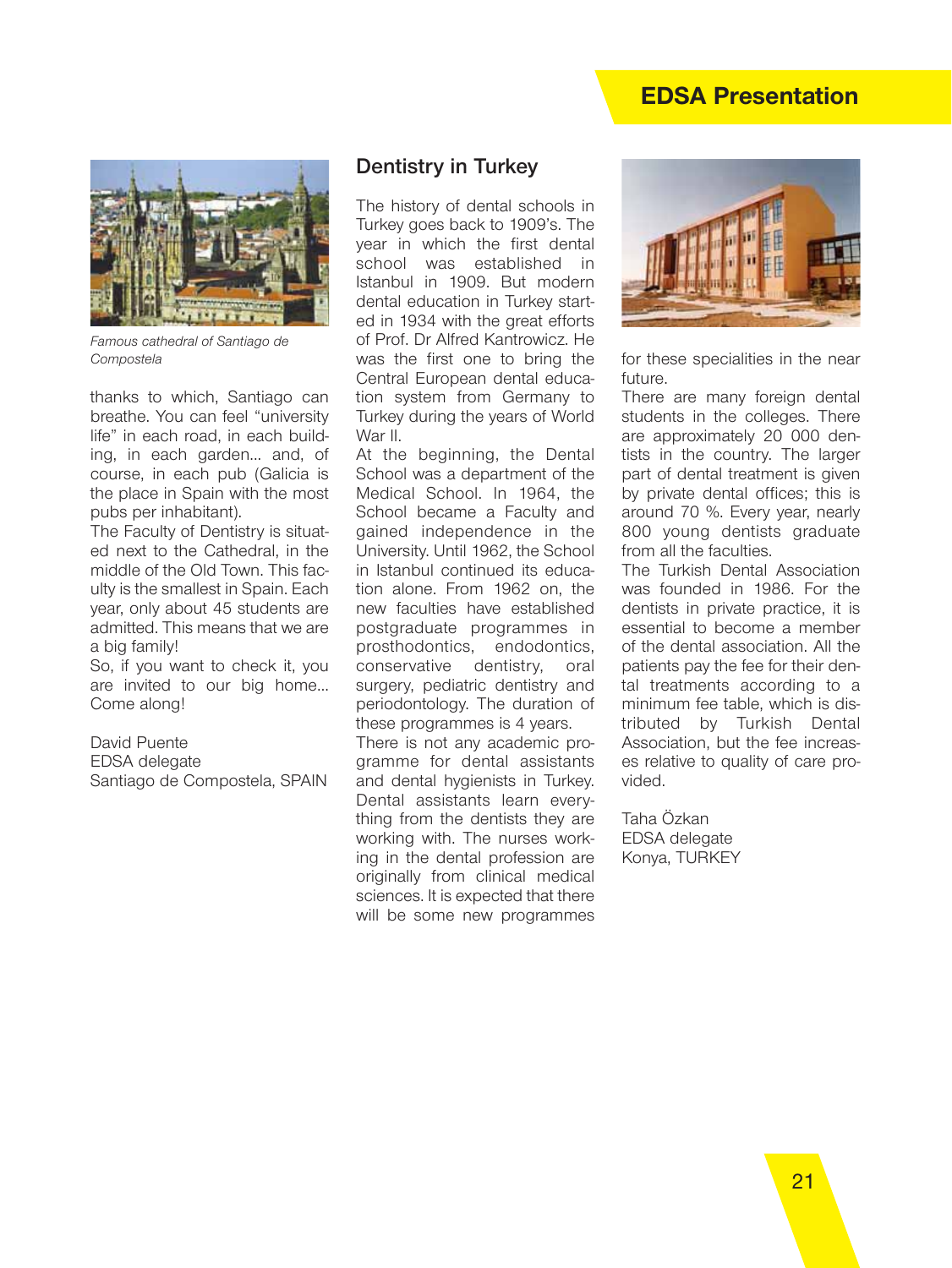# **EXCHANGE PROGRAMME – A NEW INITIATIVE FOR EDSA**

An exciting new project is currently underway in EDSA: The implementation of an exchange programme, allowing students throughout Europe to visit other faculties for short periods, without having to go through the formalities of programmes such as Erasmus or Leonardo da Vinci, which tend to discourage a lot of students and in some cases severely restrict the number of students who can take part in an exchange.

There are numerous possibilities for this new programme and we are currently investigating all our options in order to make the most efficient, most accessible programme for all students throughout Europe. The following is a report from the first unofficial exchange, which took place between Dublin and Warsaw earlier this year.

## **DUBLIN-WARSAW EXCHANGE, FEBRUARY AND APRIL 2002**

#### **Dublin, February 2002**

This exchange came about quite unexpectedly. A delegation of EDSA members was invited to attend a core meeting of DentEdevolves in Dublin in January 2002. We gave a presentation at this meeting, concerning students' input into curriculum development and about EDSA. Following this, a lovely lady, Professor Maria Wierzbicka from the Medical University of Warsaw, approached us and told us that she would be very interested in getting her students involved in EDSA, so we exchanged details. Several days later I received an e-mail from Dr Adam Okon from the department of conservative dentistry in Warsaw, informing me that he and several of his students would like to visit Dublin as soon as possible. So we made arrangements and the following week, Adam and five of his students arrived. I made arrangements for them to attend whichever clinics they wished in the dental hospital for the ten days they were in Ireland. As part of this, they were given several tutorials from surgeons in the dental hospital. They also were able to observe PBL in action, which they had been very curious about and which they found fascinating, as PBL can often be a mysterious concept to students who hear about it, but whose schools have not adopted it.

There was also a hectic social timetable, trying to fit as many of the famous Irish pubs and nightclubs as possible into the schedule (ten days is only enough to catch a glimpse!). They visited Navan in the Irish countryside for the weekend to take a break from the ferocious pace of

Dublin life. They visited Killiney, one of the most beautiful parts of Ireland, in the south of Dublin, and on their last night, they were taken out for dinner by several of the hospital staffs and students to bid them farewell. I hope I am right when I say that I think they had a very enjoyable time in Dublin and made a lot of new friends out of the experience.

#### **Warsaw, April 2002**

Following the visit to Dublin, the Polish students invited some students from Dublin to visit Warsaw in April. So, seven of us decided to sample the Polish way of life and join our friends in Warsaw for a week during our Easter holidays. The programme they had arranged for us was superb. The students very generously offered to let us stay in their houses, which we were very grateful for – and which ultimately led to a certain amount of intimacy between the Irish and



*Irish students at the dental clinic of the faculty in Warsaw*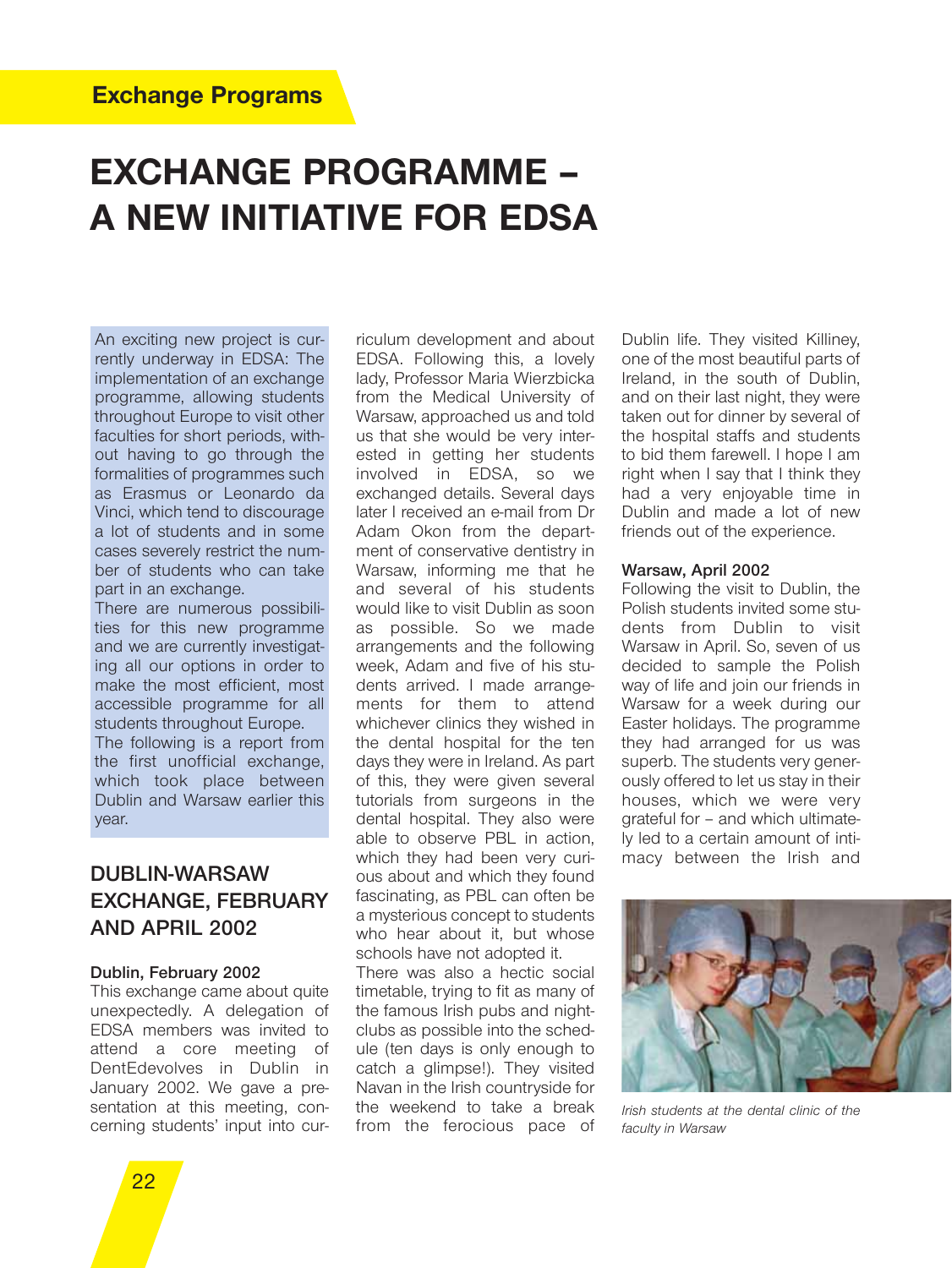## **Exchange Programs**



*Relaxing in Krakow*

Polish dental students, to greater and lesser degrees!

On the first morning, we went to meet Professor Wierzbicka again and had a very warm welcome to Poland and to the faculty. Throughout the week we were shown around all the departments and introduced to most of the prominent members of staff, including the Dean and the heads of department. One of the most interesting moments was when we visited the General Surgery department and observed a mastectomy being performed. In Dublin, we do not have an opportunity to observe general surgery being performed, so this was something new to us and, although some of the more faint-hearted Irish looked as though they might require hospitalisation afterwards themselves, everyone appreciated the experience. On another day, the Dean of the school, a maxillofacial surgeon, gave one of our students the opportunity to assist in a surgical procedure. Also on the academic programme were two impressive presentations from dental students on research projects they were carrying out.

The social programme certainly gave us a run for our money. On the second night we went gokarting, which none of us had ever tried before and, although there were a few accidents and injuries sustained, and heated debates over whether or not the score sheet was correct, it was the experience of a lifetime. On one of the other nights we went to a French ballet, which was, again, a first for us. I don't know if it has converted any of us to ballet enthusiasts (our group consisted of six boys and one girl), but everyone appreciated it. On our last day in the school, the staff and students organised a banquet for us in the dental hospital, where we got to sample authentic Polish food. Professor Wierzbicka wasn't going to let us leave until we had tasted everything, although she didn't need to convince us too much–it was delicious! The Polish spent the other nights convincing us that the Polish pubs and clubs are every bit as good as the Irish ones, and they did a very good job, although we still managed to drag them to an Irish pub on the last night. For the last two days we visited Krakow, and one of the Polish came along to act as our interpreter and tour guide. Krakow is a beautiful city and well worth visiting. We ate like kings at a very reasonable price and saw as much as we could of the city in the limited time we had.

On our last night, we took a very late train back to Warsaw and all the Polish students turned up to meet us at 2 a.m. at the train station. They weren't going to let us off that easily! They took us to a club and then everyone went back to one of the girls' apartments for a last party – just to make sure we got no sleep. So, needless to say, none of us looked too healthy at 7 a.m.

when we arrived at the airport to fly back to Dublin. There were very emotional goodbyes (some more than others!), and for a while we thought we might have to stay in Poland a bit longer, judging by the look we got from the girl at the check-in desk, when she saw the condition we were in.



*Old Quarter, Warsaw*

Overall, it was the trip of a lifetime. We saw how different studying dentistry can be in a different country, but also how many things are exactly the same as in Ireland. We saw how similar the people are to us. Most importantly, we made very close friends with whom we are still in close contact and we intend to stay that way.

This is an example of how good an exchange can be. While we were possibly very lucky to have had such a fantastic time in Poland, the options are endless, and in EDSA, we want to make this wonderful opportunity available to every dental student in Europe.

Mark Flynn EDSA Vice-president Dublin, IRELAND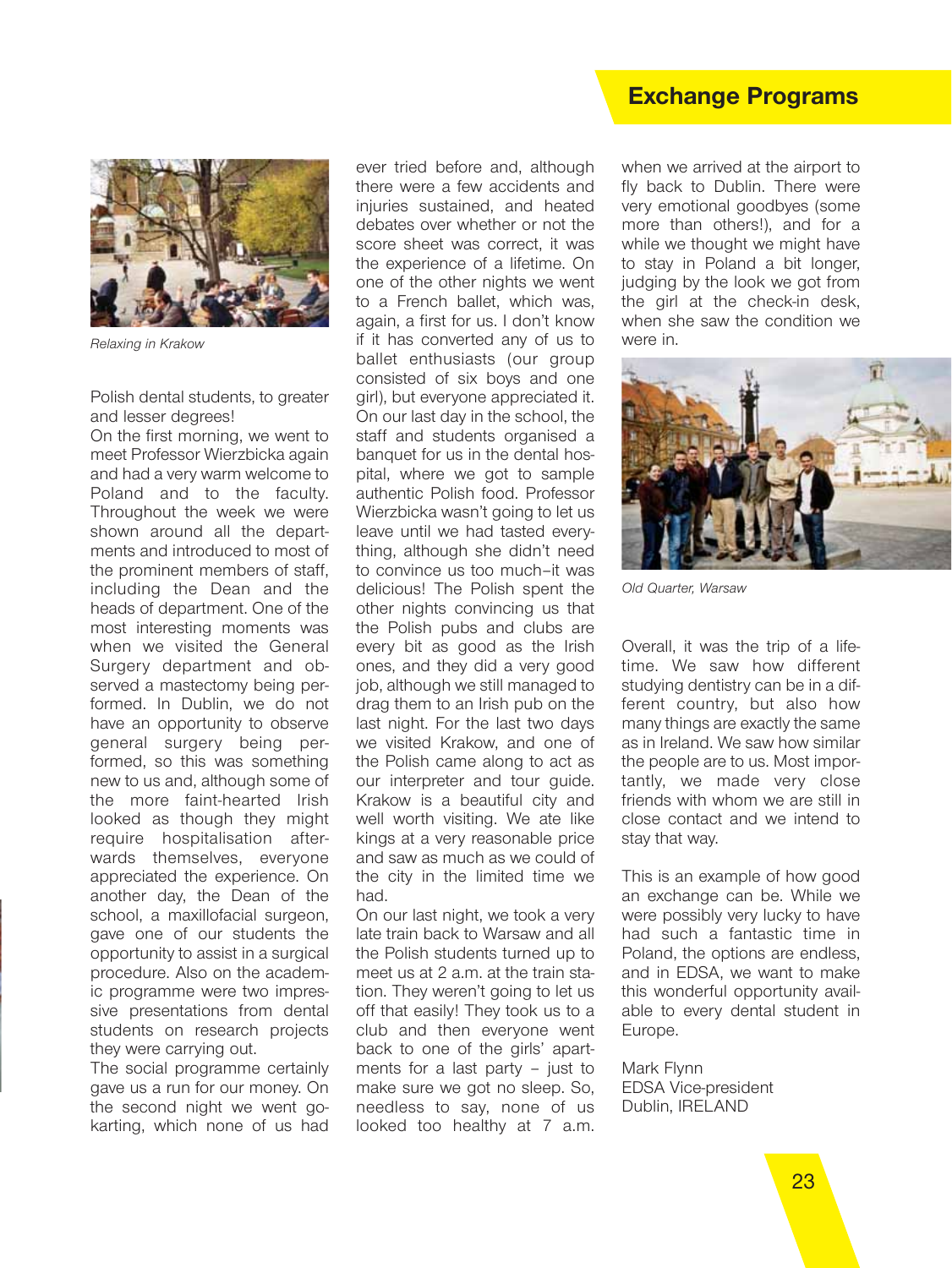# **HAVE I DISCOVERED THE UNKNOWN?**

As you can already guess, the answer to this question may be "Yes" or "No".

### **Why "Yes"?**

Yes, because EDSA gave me the opportunity to participate at the EDSA congress 2000,which was held at the Karolinska Institutet in Stockholm! Then I had the possibility of establishing a number of tion! It is answered with a lot of kindness and patience! But you have to be careful not to sound ridiculous; every word needs to be well chosen. Here, at the Karolinska Institutet I learned that you should never express an opinion in order to animate a conversation.

Yes, because I discovered modesty and true worth! The speech



*Bogdan in Stockholm*

relationships. And the beauty of the city, which is rightly considered as the Venice of the North, made me say: "I want to return!!!". And here I am, at the Karolinska Institutet again, for a period of three months, with a scholarship offered by the Romanian government.

Yes, because I discovered an admirable professor-student relationship: you can ask any questhat was given by the 3 Nobel Prize winners in Aula Magna at the University of Stockholm was a simple yet direct speech. The demonstrations that were made and the natural behaviour of the 3 award winners made me see, past the words, the man not the award winner,

and get to know the creator instead of the creation.

Yes, because I discovered timid yet profound, modest and shy Swedes, who avoid topics of conversation that diverge from the subject. Their punctuality and respect for an already established meeting show organisation and efficiency.

Yes, because I discovered a modern country, where rationality and justice reign, where the economy is good and the standard of living is high. Where people feel the need for independence, solitude and relaxation in the nature, but at the same time, they know how to move in the rhythm of the music at Roxette's concert at the Globe in Stockholm, where over 15,000 spectators were present, including me. It was fantastic!

#### **Why "No"?**

It's difficult for me to say why "No". Maybe, I didn't stay long enough!

I invite all of you, my dear European colleagues, to visit Sweden, to discover its beauties, to study at the Karolinska Institutet, and why not, perhaps, to continue this article…

Bogdan Vigdorovici-Popa 5th year student Sibiu, ROMANIA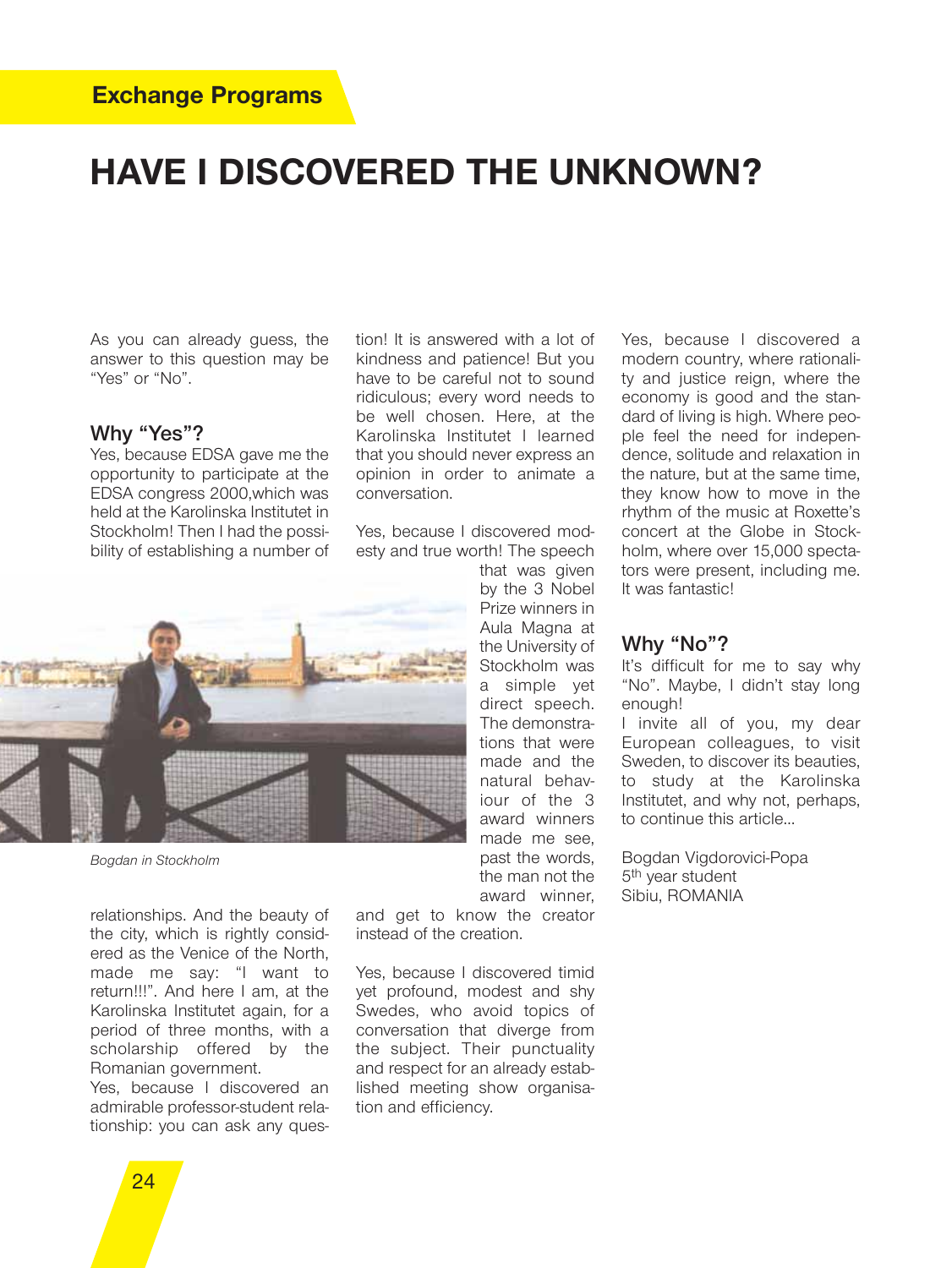# **DENTISTRY CAUGHT BETWEEN EUROPE AND MIDDLE EAST**

A visit to Israel is a journey into one of the world's most intriguing countries, where East meets West, ancient meets modern and the present blends with the past in a unique harmony. Entering the cities and walking in the streets and alleyways, a traveler can feel the pulse of the ancient history of that wonderful country in which Israeli forefathers lived 3000 years ago. Israel is a vibrant, cultural and cosmopolitan center offering an extensive list of museums, art galleries, alongside modern hotels and shopping centers, late-night entertainment, fine restaurants, sidewalk cafes and pubs. In order to catch some of this oriental spirit, the best way is to travel to Israel.

For the first time after ten years of Yugoslav isolation, students from the Dental School in Belgrade, found the way to stay in touch with the world. I am a fifth year student at the Faculty of Stomatology, University of Belgrade and this was the first time that I had participated in an international exchange programme. In summer 2002, I visited the Dental Medicine School at the Hebrew University in Jerusalem. During the three-week programme, I was present at the oral, maxillofacial and periodontal clinics, where I observed the standard dental procedures.

I spent every working day, from Sunday to Thursday (which are



*Nemanja in Israel*

regular working days in Israel), at the Hadassah hospitals, doing rounds with the local doctors in the morning. I was also offered the chance to be present while doctors were discussing various medical cases. Thanks to the teaching staff at the Hadassah hospitals, I was able to watch residents perform many surgical operations. I was acquainted with diagnostics and therapy, which were applied to treatments of different oral pathology. After a busy day, I searched for some cultural and spiritual experience, discovering Jerusalem's famous landmarks and its antiquities, as well as alleyways and colorful markets. When I got

back to Belgrade I shared the professional and cultural experience from Israel with my fellow colleagues.

Nemanja Longinovic 5th year student Faculty of Stomatology University of Belgrade, SERBIA & MONTENEGRO

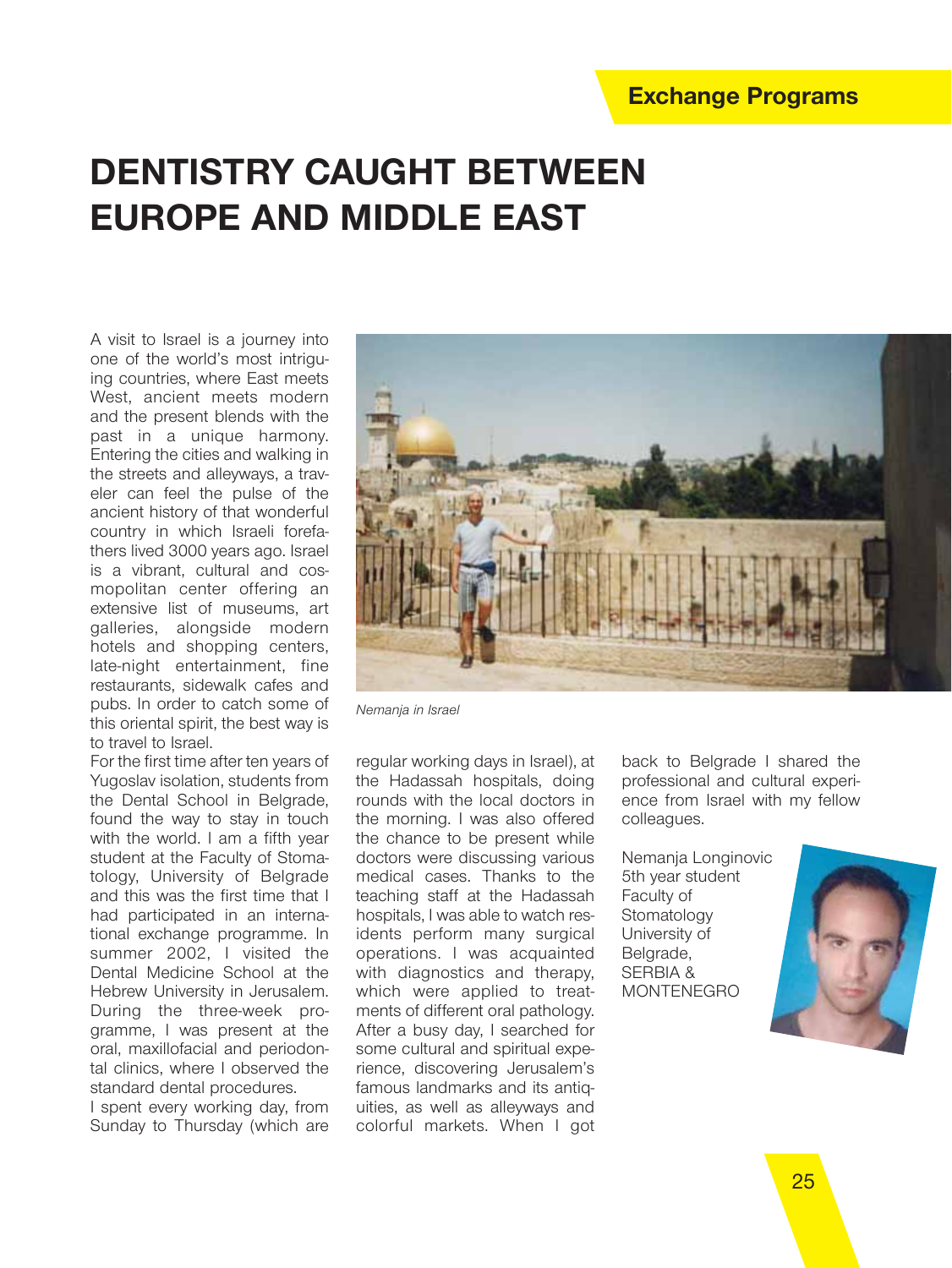# **SPANISH ARCHITECTURE THROUGH "DENTAL EYES"**

**Barcelona and Modernism: 2002, Gaudí's International Year**

Throughout its history, Barcelona has been an open and welcoming city. Thanks to the economic momentum and the social progress, between the end of the 19<sup>th</sup> century and the beginning of the 20<sup>th</sup>, it experienced a dynamic process of modernisation, which influenced town



*Sagrada Familia: The construction of this church began on 1882 and was his main project. The church is still not finished because one of the conditions of its construction was that the money used to build it would come from people's donations.*



*Milà House: Pere Milà had seen the Batlló house and was enthralled by its beauty, so he asked Gaudí to construct a large building of rental flats on his newly acquired land. Its façade, made of stone, gave the house the contemptuous nickname of La Pedrera (the stone quarry) since stones needed were cut in front of the building, occupying the street. (Not a very nice view…). The roof is peculiar, because it is replete with strangely shaped chimneys and ventilators and from it you can make out all the sights of Barcelona.*

development and all the artistic expressions. The style of that period was called Modernism and it coincided with the European formulation of Art Nouveau. It was deeply rooted in all areas of society which adopted it as one of the most representative styles. This is why Barcelona is called one of the world capitals of Modernism. Modernism has given the city a unique style which extends far beyond the purely aesthetic. The streets of Barcelona are like a huge museum, in which windows, the mosaics and other elements make even the most basic objects seem art.

The main representative of that movement is, without any doubt, Antoni Gaudí (1852-1926). Known around the world as Gaudí, this year (2002) Barcelona is commemorating the 150<sup>th</sup> anniversary of his birth. Gaudí is considered as one of the most original, creative and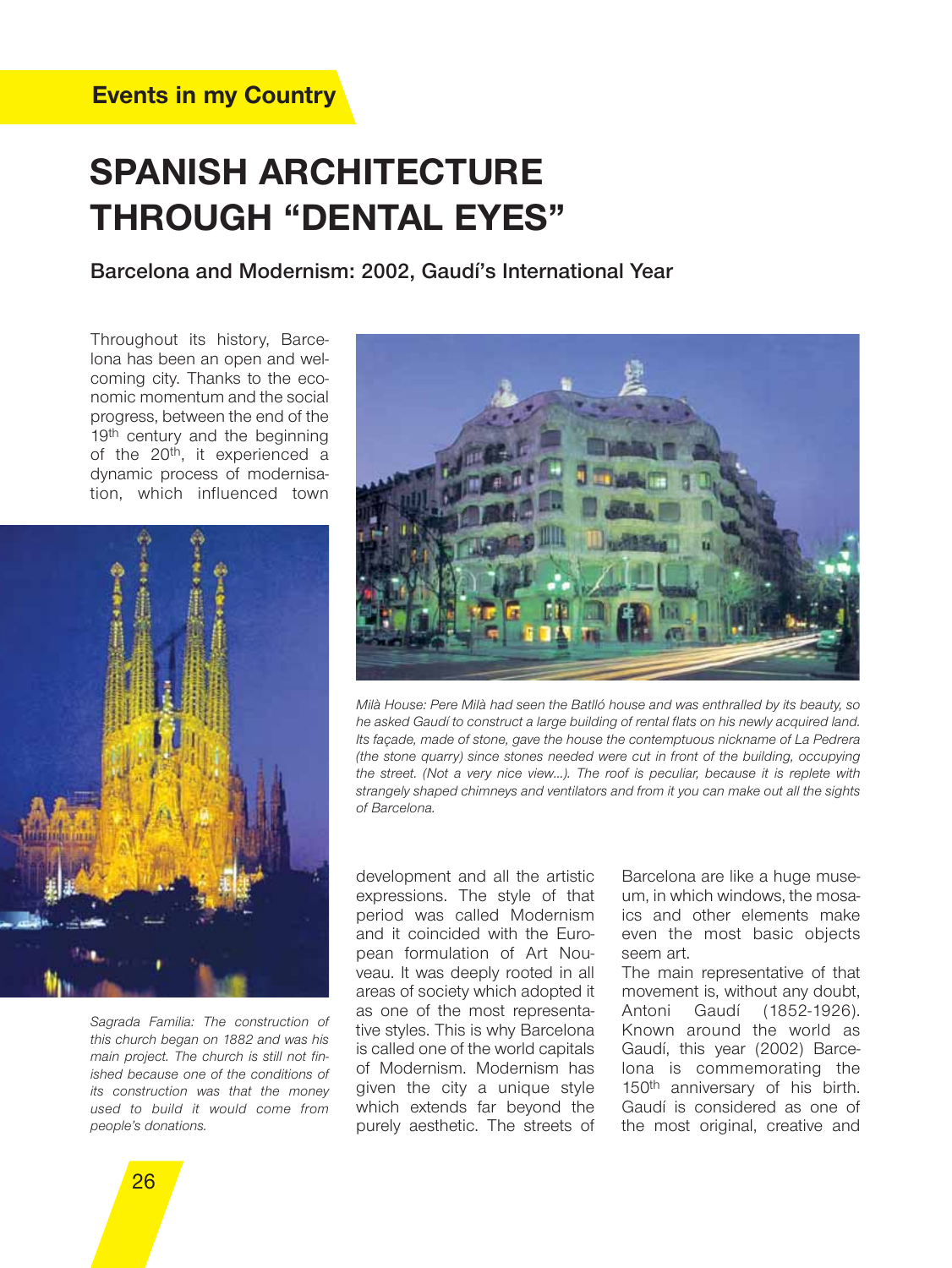## **Events in my Country**

innovating architects in history. This is why Barcelona, the city that concentrates the major part of his buildings, has propelled "Gaudí's International Year" as an opportunity for rediscovering one of the most attractive personalities during times. Popular parties, expositions, visits to buildings (some of which have never opened their doors before!), conferences, spectacles, etc. make up the programme of Gaudí 2002.

Many interpretations have been





*Batlló House (above and right): Gaudí reformed this house in 1904. The whole building is inspired by nature; characterized for its gallery's fine columns with a skeletal structure, this house was given the nickname "Houses of Bonds". However, the most important part of the house is the façade. The façade is covered with multi-coloured ceramic scales. The scales, together with the sinuous shape of the roof, remind the viewer of a dragon's back. Other descriptions find similarities to Venetia's carnival (the balconies imitate masks) or the Mediterranean Sea (the balconies look like fish skeletons).*

*Park Güell: This park was constructed using the idea of an English style citypark. Mr. Güell wanted a development for 60 families with all necessaries for living, including a school, a market and sanitary services (hope he remembered dentists, too!). It was an innovating idea that shocked but was intended to lure Barcelona's bourgeoisie to move to the centre. Güell even paid to have a police station near the park, to mitigate frightened buyers, but only one family built a house…*

made of Gaudí's work. Some consider it to be traditional and others believe that it is avantgardistic. Some call Gaudí a great artist and others, a great technician. Some people define him as a transgressor but some defend his mysticism. Everybody, however, coincides by affirming that his buildings are surprising, different, and therefore, difficult to classify. The funny thing is that inside are his forms that seem impossible to draw (based on nature), the colours he uses and the different materials he joins (stone, mosaic, iron...), every construction is unique and practical: he always takes advantage of the space and light, obtaining wonders that at the same time have a meaning.



The assignments were mostly from the ecclesiastic world and bourgeoisie, who were always his main clients. The beginning of the twentieth century was a time where wealthy people wanted to boast about their social and economic state by investing in art.

In this article I hope to I have shown you some of his masterpieces that will hopefully enchant you and make you decide to visit the wonderful and fascinating city of Barcelona. You're welcome, anytime!

Teresa Garcés McIntyre EDSA delegate Barcelona, SPAIN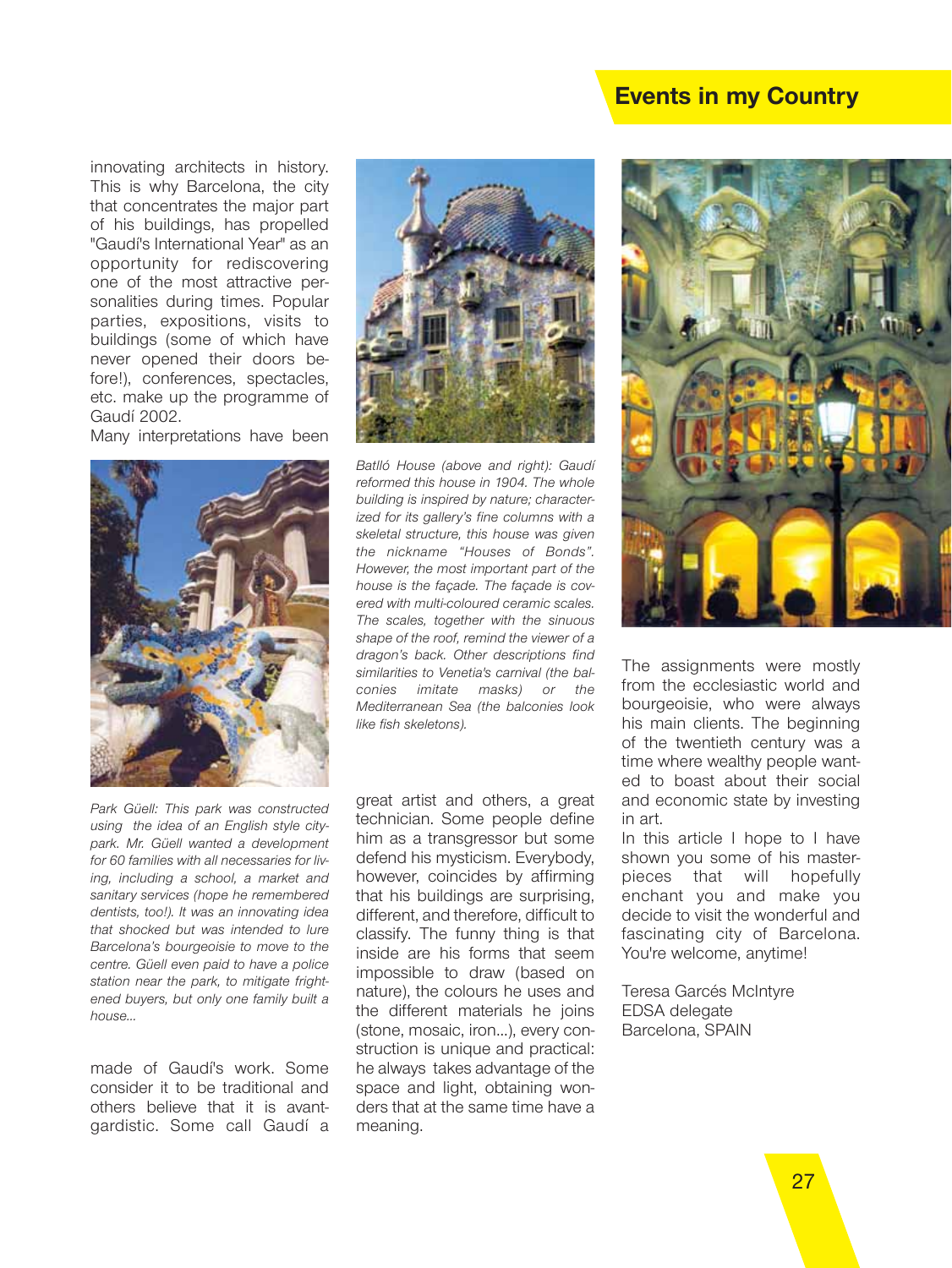## **Events in my Country**



# **Iter Dentis 2002, Cluj-Napoca**

This spring (11<sup>th</sup> to 14<sup>th</sup> of April) another serial of 'Dentis'<br>International Congress International Congress of Dentistry for Students and Young Dentists – took place. It was held in Cluj-Napoca, Romania. Despite the high international profile, this year the congress was an "all Romanian business". No international student was here to witness how close we've got to the 29th EDSA meeting's organisation in Athens, which was, in my opinion, perfect. 220 dental students and young doctors met in Transsylvania to share in each other's knowledge and information, to eat at the students' canteen, to drink and to have fun till late into the night.

The very intense scientific programme started at 8:30 each morning with oral presentations, then dental products presentation, scientific conferences, etc. The most meritorious researchers were awarded.



*Organizers and participants: factors that concurred for Dentis' eruption.*

### **Oral presentations competition**

First prize: *Toma Lucian Ciocan, Oana Apostolescu*  'Pilot study of teeth eruption and root formation by digital morphing of serial orthopantomographies'

Second prize: *Adrian Dragomir*  'The haemophilic patient in dentistry'

Third prize: *Bogdan Galbinasu*  'Comparative estimation over the marginal adaptation of Composite resins and Ionomer cements in crowns' fillings'

Special prize: *Mihnea Nicolescu*  'Point of view' – about dental education

Popularity prize: *Adrian Tandara*  'A short history of dental prophylaxis'

### **Posters competition**

First prize: *Simona Humeniuc, Cristina Boca* 'The connotation of teeth malpositions over the functionality of the dental-maxillary apparatus'

Second prize: *Talida Chindris, Ioana-Sofia Pop* 'The dental-periodontal care during pregnancy'

Third prize: *Bogdan Vigdorovici-Popa* 'Comparison of manual and rotary techniques to prepare simulated root canal'

After 3 exciting long days, our 'Dentis' came to an end. Many of us got back home enriched, after enjoying the success, learning from mistakes. For next year we have promised a tour of our Dental Faculty, in Cluj-Napoca. So, get your researches ready or just come and join the fun in the main city of Transylvania, Cluj-Napoca, at the next years' serial of 'Dentis'. We are trying to make this event one of the places for dental students in Europe to meet, to share the latest news in our field, to discuss our common problems, to make new friends, to visit different places, to party in students' style.

Dan Gruia EDSA delegate Cluj-Napoca, ROMANIA dangruia@email.ro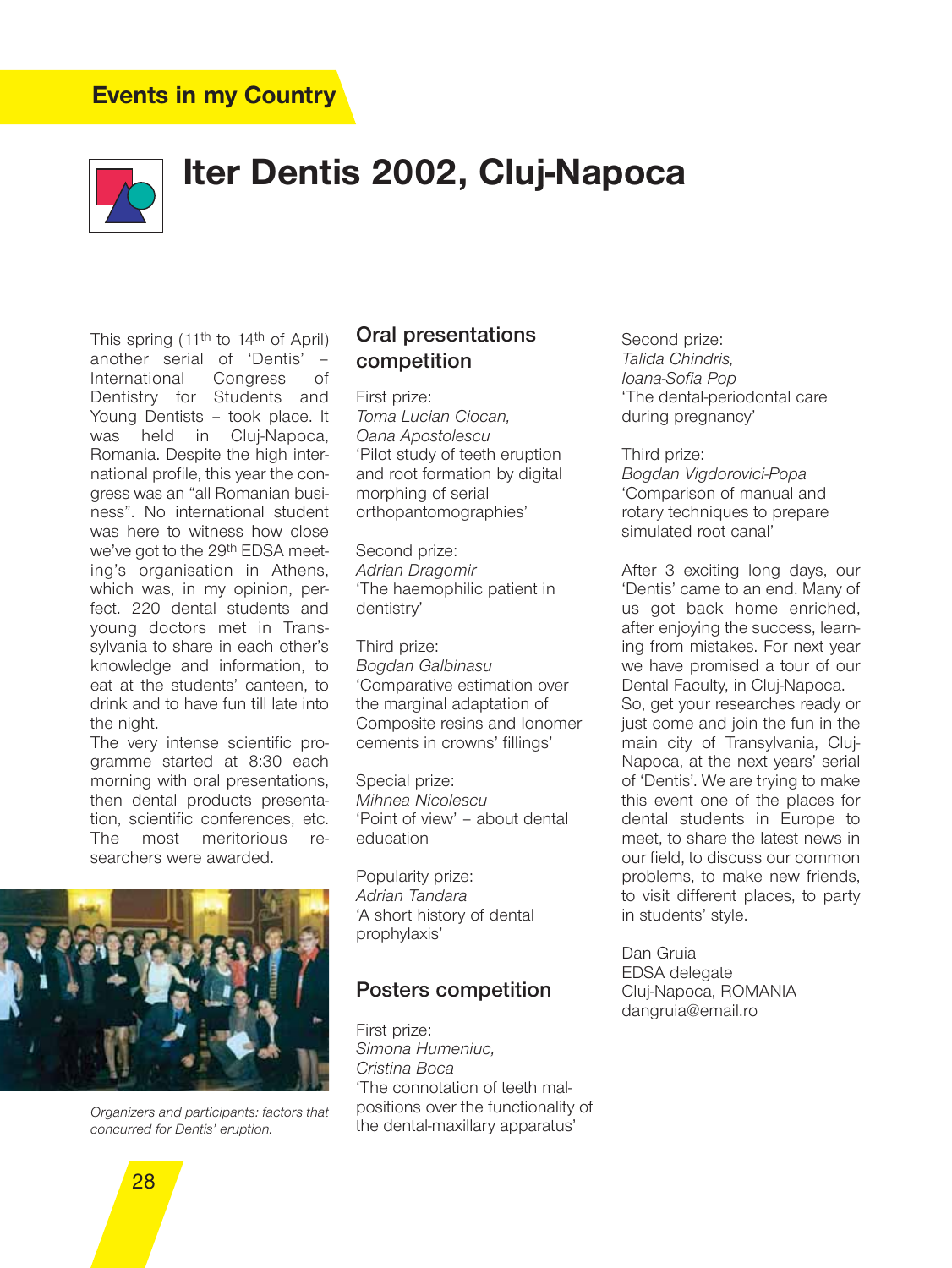# **STUDENTS' SCIENTIFIC CONGRESS OTHE STUDENTS' SCIENTIFIC CONGRESS<br>
OF THE DENTAL FACULTY OF ATHENS**

The students' congress at the Dental Faculty of Athens has become an institution, thus proving our high scientific level as well as our professors' unreserved help and support. As students, we are really proud that each year we have the honour and the will to organize our scientific congress with a lot of zeal and enthusiasm, to enrich our knowledge with new data and to make our professors happy by accomplishing this difficult task. The 9th dental students' congress took place from the 17th until the 19th of May 2002 and opened its doors to embrace all who desired to attend it and speculate on the students' highlevel lectures. The audience also had the opportunity to get acquainted with the new developments in the field of dentistry. Simultaneously, exhibitors presented their dental products, so that both the students and the new dentists could be informed mainly about the modern equipment of a dental clinic.



An artistic exhibition was also held during our congress. Dental students with artistic tendencies and ideas organized a photography exhibition, which was magnificent! Furthermore, a competition was realised for the best poster announcing our scientific event and the creations were really remarkable!

On the last day, the show was stolen by the awarding of prizes for the best presentations. The judging committee, which consisted of our professors, awarded 8 prizes in total; 4 for the best oral presentations and 4 for the best posters. But perhaps the most important reward for these students is, that they will have the opportunity to make a presentation at the Pan-Hellenic Dentists' Congress in Kos, in October 2002.

The students' scientific congress concluded in the best way, as on the last night we reveled to traditional music and dances at a tavern in one of the most beautiful and picturesque Athenian sites. Plaka. Our professors were the ones who livened things up, since they were the first to dance! All of us – professors and students – danced together and enjoyed ourselves until the early hours of the morning…

All of us who belong to the organizing committee hope that this year's congress proved to be not only equal to the previous ones but also superior. And this is a



*The organizing committee*

testament to the constant progress as well as to the students' of the Dental Faculty of Athens high scientific education. Finally, I would like to personally thank all who worked hard toward the "smooth" and successful organization of our congress, and especially the Professor of Oral Pathology & Medicine, Dr *Stavros Papanikolaou* for his guidelines and the invaluable experiences we gained from working alongside him.

Giorgos Tzanetakis 5th year student Dental Faculty of Athens HELLAS